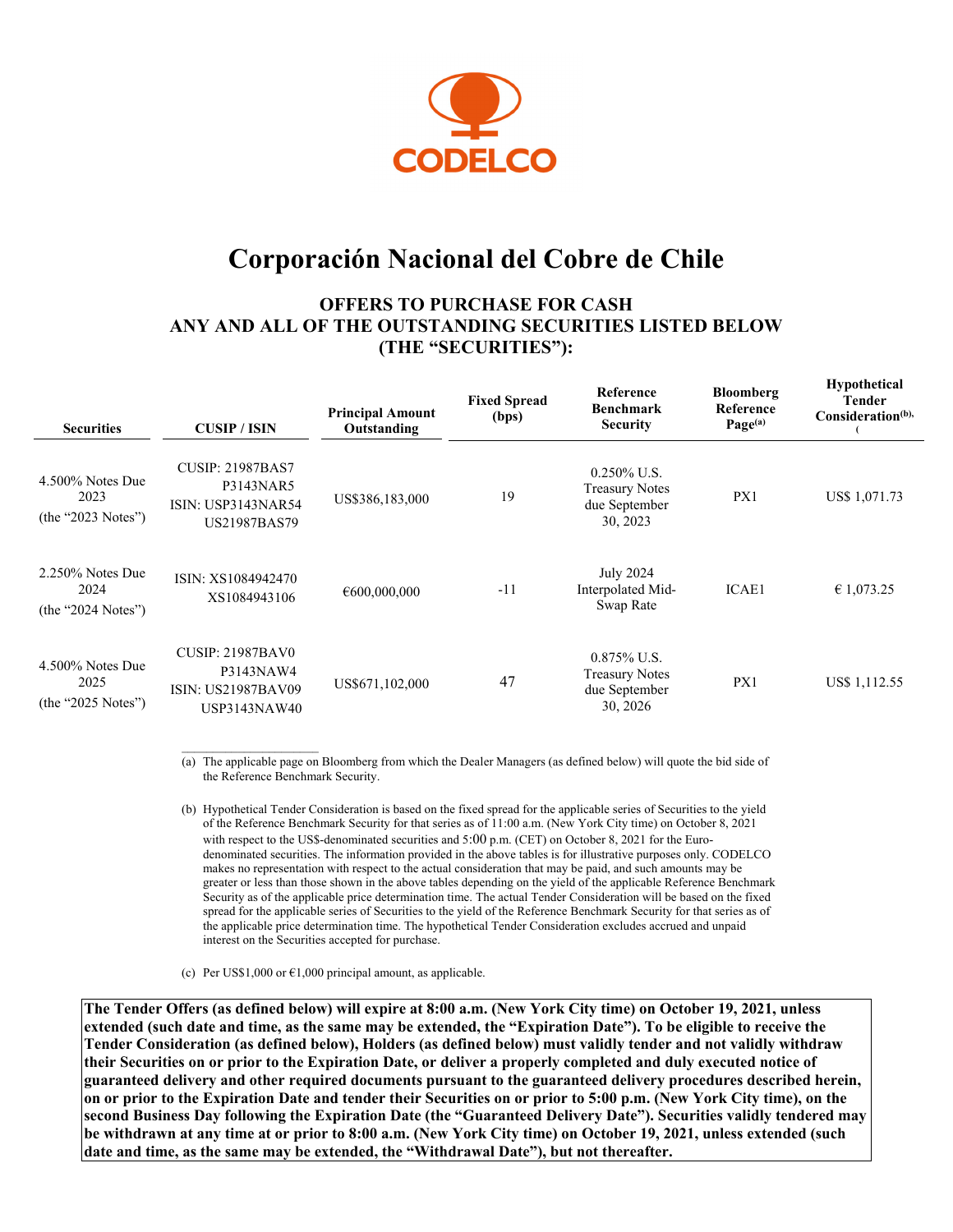Corporación Nacional del Cobre de Chile, a company incorporated under the laws of the Republic of Chile ("CODELCO," the "Company," "we," "us," or "our") hereby offers to purchase for cash, any and all of its outstanding Securities (with respect to each series, a "Tender Offer" and, together, the "Tender Offers") from each registered holder of Securities (each, a "Holder" and, collectively, the "Holders"), upon the terms and subject to the conditions set forth in this Offer to Purchase (as it may be amended or supplemented from time to time, this "Offer to Purchase"). Holders who (i) validly tender their Securities on or prior to the Expiration Date or (ii) deliver a properly completed and duly executed Notice of Guaranteed Delivery (as defined below) and follow the guaranteed delivery procedures described herein (the "Guaranteed Delivery Procedures"), will be eligible to receive the consideration described in the table above (the "Tender Consideration"). Holders will also receive the Accrued Interest on Securities accepted for purchase in the Tender Offers. Subject to the terms and conditions described herein, the Tender Offers will result in the repayment and redemption of all Securities validly tendered and accepted by the Company.

The Tender Offers are subject to various conditions described herein, including the Financing Condition (as defined below). The Tender Offers are not contingent upon the valid tender of any minimum principal amount of Securities. Each Tender Offer for an outstanding series of Securities is independent of the other Tender Offers, and the Company may withdraw or modify any Tender Offer without withdrawing or modifying other Tender Offers. See "Description of the Tender Offers— Conditions to the Tender Offers".

The distribution of this document in certain jurisdictions may be restricted by law. See "Offer and Distribution Restrictions."

**Neither the U.S. Securities and Exchange Commission (the "SEC") nor any U.S. state securities commission or foreign regulatory authority has approved or disapproved of the Tender Offers, passed upon the merits or fairness of the Tender Offers or passed upon the adequacy or accuracy of the disclosure in this Offer to Purchase. Any representation to the contrary is a criminal offense.** 

**NONE OF THE COMPANY, ITS BOARD OF DIRECTORS, THE DEALER MANAGERS, THE TENDER AND INFORMATION AGENT (EACH AS DEFINED BELOW), THE FISCAL AGENT OR THE TRUSTEE WITH RESPECT TO THE SECURITIES OR ANY OF THEIR RESPECTIVE AFFILIATES IS MAKING ANY RECOMMENDATION AS TO WHETHER HOLDERS SHOULD TENDER ANY SECURITIES IN RESPONSE TO ANY OF THE TENDER OFFERS, AND NEITHER THE COMPANY NOR ANY SUCH OTHER PERSON HAS AUTHORIZED ANY PERSON TO MAKE ANY SUCH RECOMMENDATION. HOLDERS MUST MAKE THEIR OWN DECISION AS TO WHETHER TO PARTICIPATE IN THE TENDER OFFERS, AND, IF SO, THE PRINCIPAL AMOUNT OF SECURITIES TO TENDER.** 

*The Dealer Managers for the Tender Offers are:* 

**BNP PARIBAS** BofA Securities **J.P. Morgan** Santander

October 12, 2021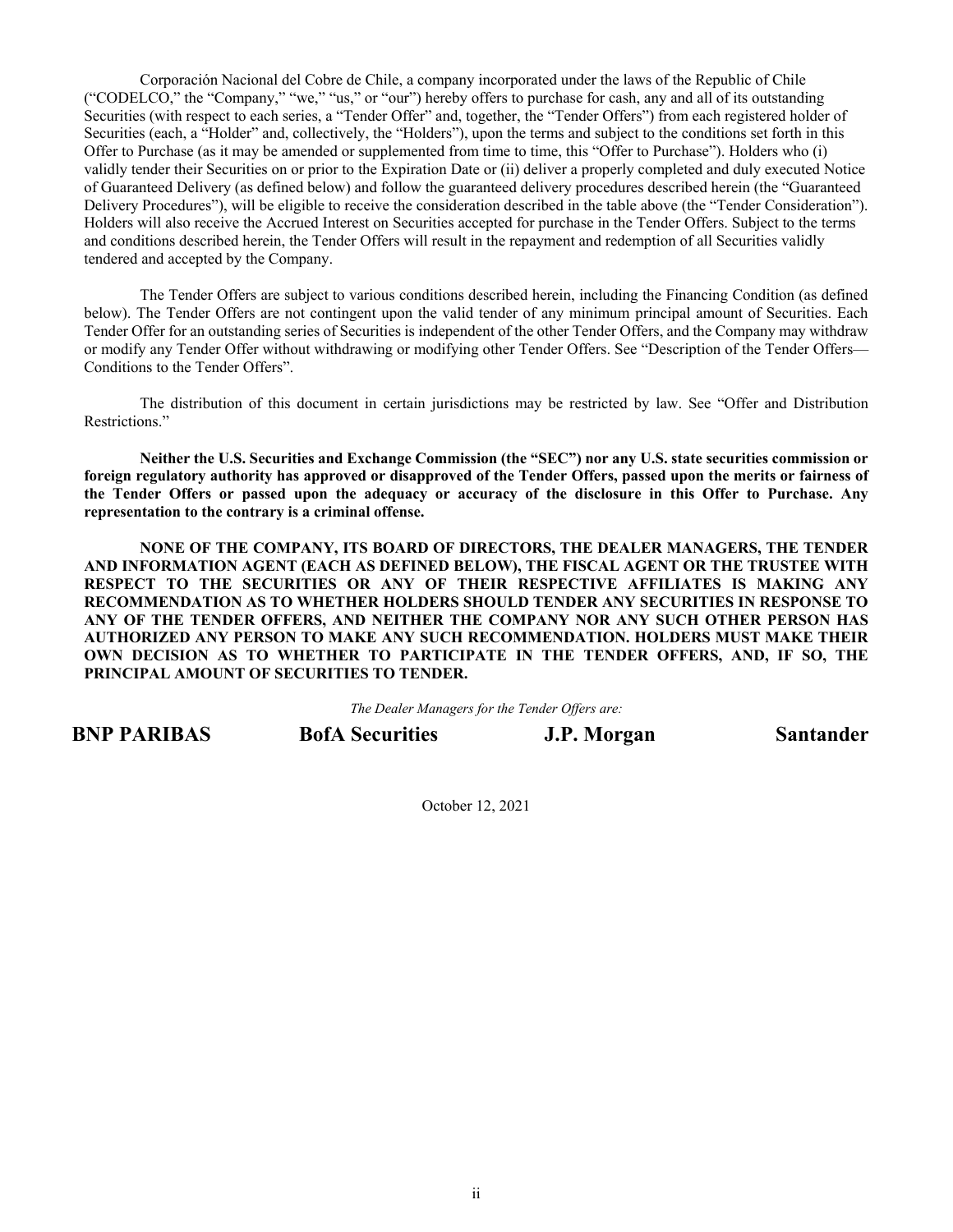# **IMPORTANT INFORMATION**

The Tender Offers are being made upon the terms and subject to the conditions set forth in this Offer to Purchase and the accompanying notice of guaranteed delivery (the "Notice of Guaranteed Delivery" which, together with the Offer to Purchase, constitute the "Tender Offer Documents"). This Offer to Purchase contains important information that Holders are urged to read before any decision is made with respect to the Tender Offers. Any questions regarding procedures for tendering Securities or requests for additional copies of this Offer to Purchase and the Notice of Guaranteed Delivery should be directed to the Information Agent. Copies of the Offer to Purchase and Notice of Guaranteed Delivery are available for Holders at the following web address: www.dfking.com/codelco.

Subject to applicable law, the Tender Offers may be amended, extended or, upon failure of a condition to be satisfied or waived prior to the Expiration Date or the Settlement Date (solely with respect to the New Bond Settlement Condition), as the case may be, terminated.

Holders must tender their Securities in accordance with the procedures described under "Description of the Tender Offers—Procedures for Tendering."

No dealer, salesperson or other person has been authorized to give any information or to make any representation not contained in, or incorporated by reference into, this Offer to Purchase, and, if given or made, such information or representation may not be relied upon as having been authorized by CODELCO, the Tender Agent, the Information Agent, the Dealer Managers, the Trustee or the Fiscal Agent. The delivery of this Offer to Purchase will not under any circumstance, create any implication that the information herein is current as of any time subsequent to the date hereof, or that there has been no change in the affairs of CODELCO as of such date.

After the Expiration Date, CODELCO or its affiliates may from time to time purchase additional Securities in the open market, in privately negotiated transactions, through tender offers, exchange offers or otherwise, or CODELCO may redeem the Securities pursuant to the terms of the indenture governing the Securities. Any future purchases may be on the same terms or on terms that are more or less favorable to Holders of Securities than the terms of the Tender Offers and could be for cash or other consideration. Any future purchases will depend on various factors existing at that time. There can be no assurance as to which, if any, of these alternatives (or combinations thereof) we choose to pursue in the future.

**None of CODELCO, the Dealer Managers (as defined below), the trustee under the indenture governing any of the Securities (the "Trustee"), the fiscal agent under any fiscal agency agreement governing any of the Securities (the "Fiscal Agent"), the Tender Agent or the Information Agent makes any recommendation as to whether or not Holders of the Securities should tender their Securities in the Tender Offers**.

**You should read this entire Offer to Purchase (including the information incorporated by reference) and related documents and any amendments or supplements carefully before making your decision to participate in any Tender Offer**. **You should not consider any information in this Offer to Purchase to be legal, business or tax advice. You should consult your own counsel, accountant and other advisors as to legal, tax, business, financial and related aspects of an acceptance of the Tender Offers.** 

Unless the context indicates otherwise, all references to a valid tender of Securities in this Offer to Purchase shall mean that such Securities have either (i) been validly tendered, at or prior to the Expiration Date and such tender or delivery has not been validly withdrawn at or prior to the Withdrawal Date or (ii) a Notice of Guaranteed Delivery in respect of such Securities has been validly delivered at or prior to the Expiration Date and not validly withdrawn and such Securities have been tendered at or prior to 5:00 p.m. (New York City time) on the Guaranteed Delivery Date. Notwithstanding any other provision of the Tender Offer Documents, our obligation to accept for purchase, and to pay the Tender Consideration for the Securities validly tendered pursuant to the Tender Offers is subject to, and conditioned upon, the satisfaction or, where applicable, our waiver of certain conditions described in this Offer to Purchase, including the Financing Condition.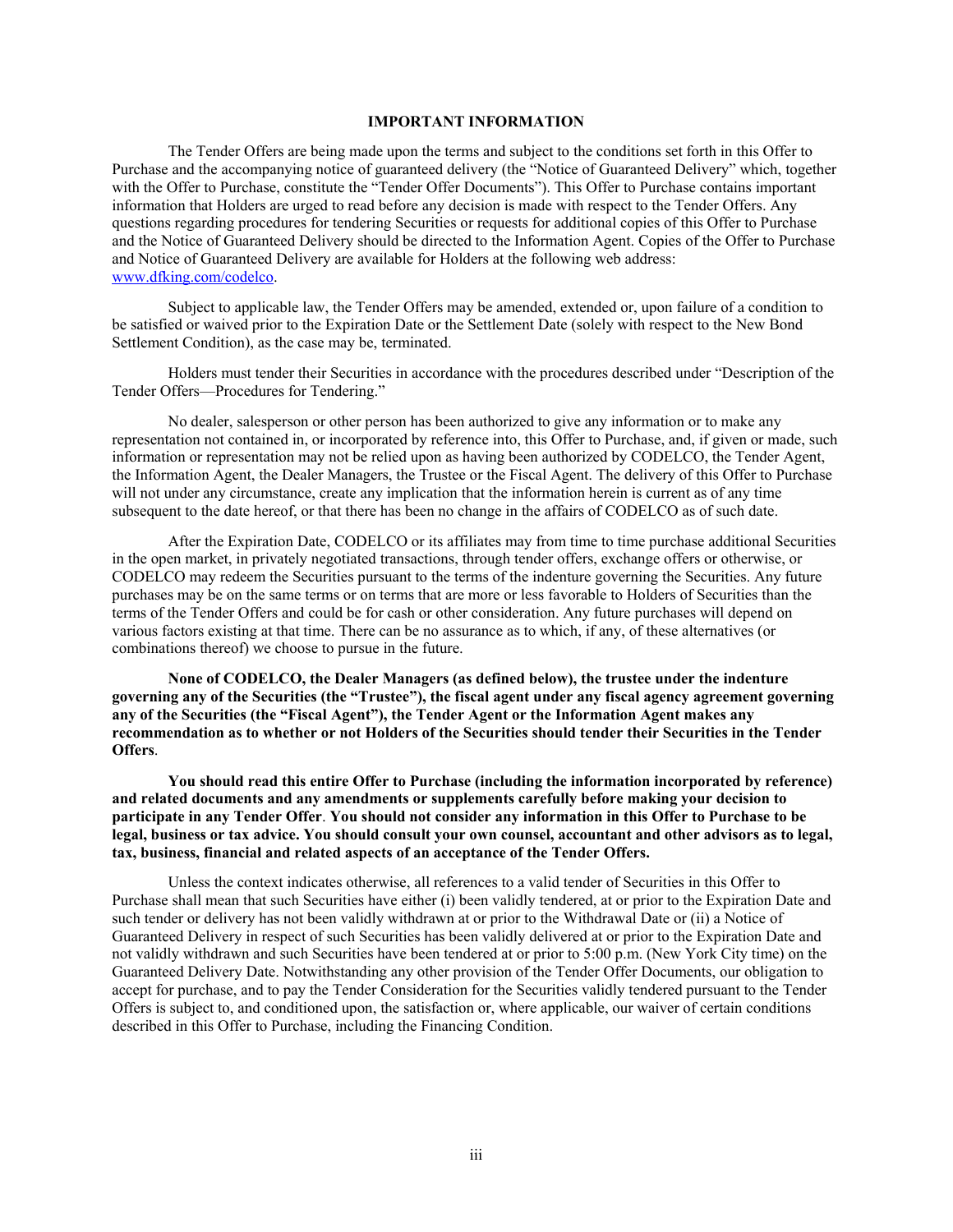#### **Date** Calendar Date **Event** Commencement of the Tender Offers October 12, 2021. The day the Tender Offers are announced, and the Offer to Purchase is made available to Holders. Tender Price Determination Time 11:00 a.m. (New York City time) on October 18, 2021, unless extended. The time at which the applicable bid-side yield with respect to each series of Securities will be calculated by the Dealer Managers. Withdrawal Date  $8:00$  a.m. (New York City time) on October 19, 2021, unless extended. The deadline for Securities to be validly withdrawn, unless a later deadline is required by law. See "Description of the Tender Offers— Withdrawal of Tenders." Expiration Date  $8:00$  a.m. (New York City time) on October 19, 2021, unless extended. The deadline for Holders to validly tender Securities or deliver a duly completed Notice of Guaranteed Delivery in order to be eligible to receive the Tender Consideration (as defined below) on the Settlement Date.

The deadline for Holders to validly tender Securities, if any, pursuant to the Guaranteed Delivery Procedures. See "Description of the Tender Offers—Procedures for Tendering."

The Tender Consideration will be paid for any Securities validly tendered and accepted by us, in the amount and manner described in this Offer to

5:00 p.m., New York City time, on the second business day after the Expiration Date, expected to be 5:00 p.m., New York City time, on October 21, 2021,

after the Expiration Date. The expected Settlement Date is October 22, 2021,

unless extended.

unless extended.

Settlement Date Expected to be the third business day

Guaranteed Delivery

Date

# **Important Dates and Times**

**The above times and dates are subject to our right to extend, amend and/or terminate the Tender Offers (subject to applicable law and as provided in this Offer to Purchase). Holders of Securities are advised to check with any bank, securities broker or other intermediary through which they hold Securities as to when such intermediary would need to receive instructions from a beneficial owner in order for that beneficial owner to be able to participate in, or withdraw their instruction to participate in, any Tender Offer before the deadlines specified in this Offer to Purchase. The deadlines set by any such intermediary and the applicable Covered Clearing System (as defined below) for the submission of tender instructions will likely be earlier than the relevant deadlines specified above.** 

Purchase.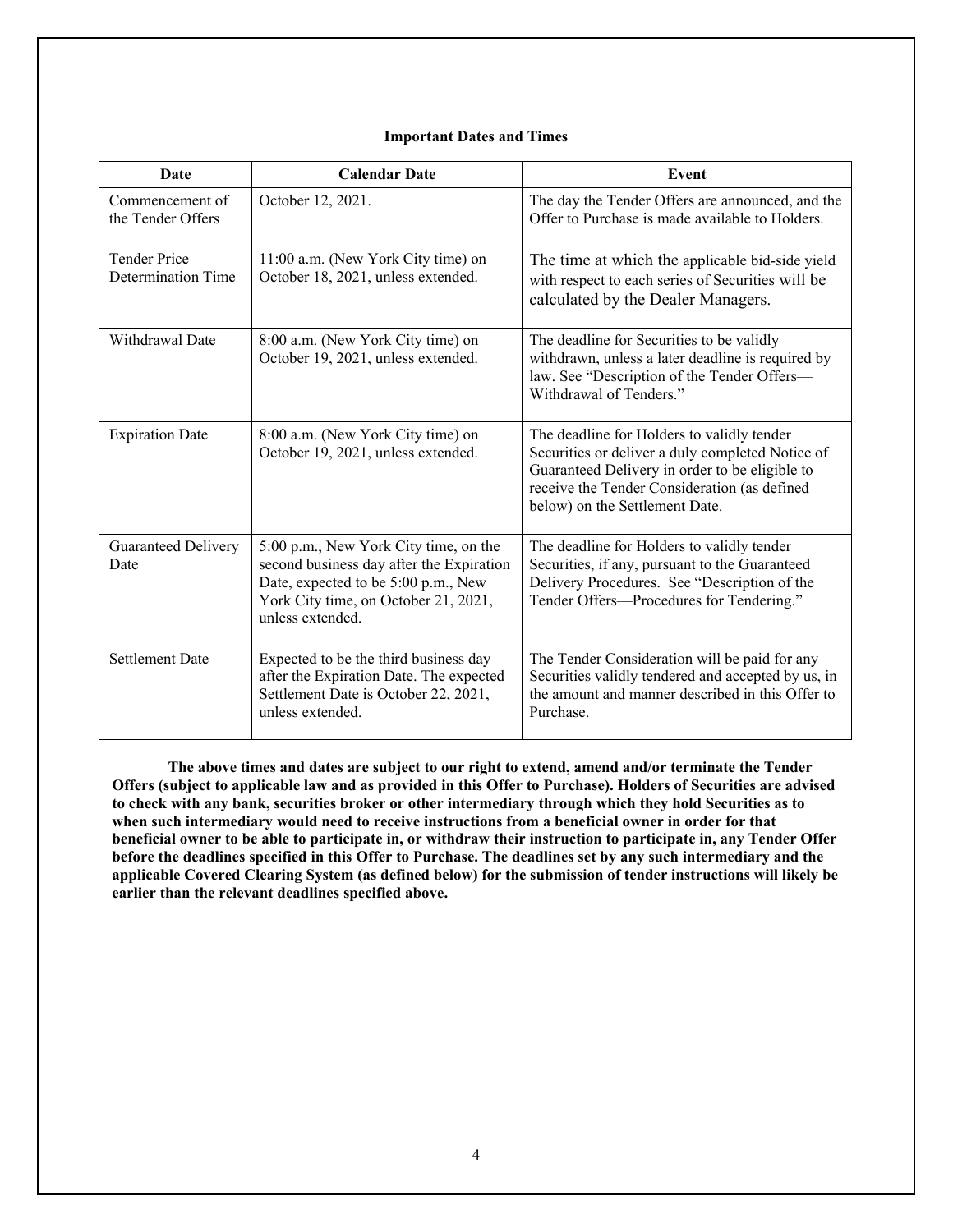# **TABLE OF CONTENTS**

# Page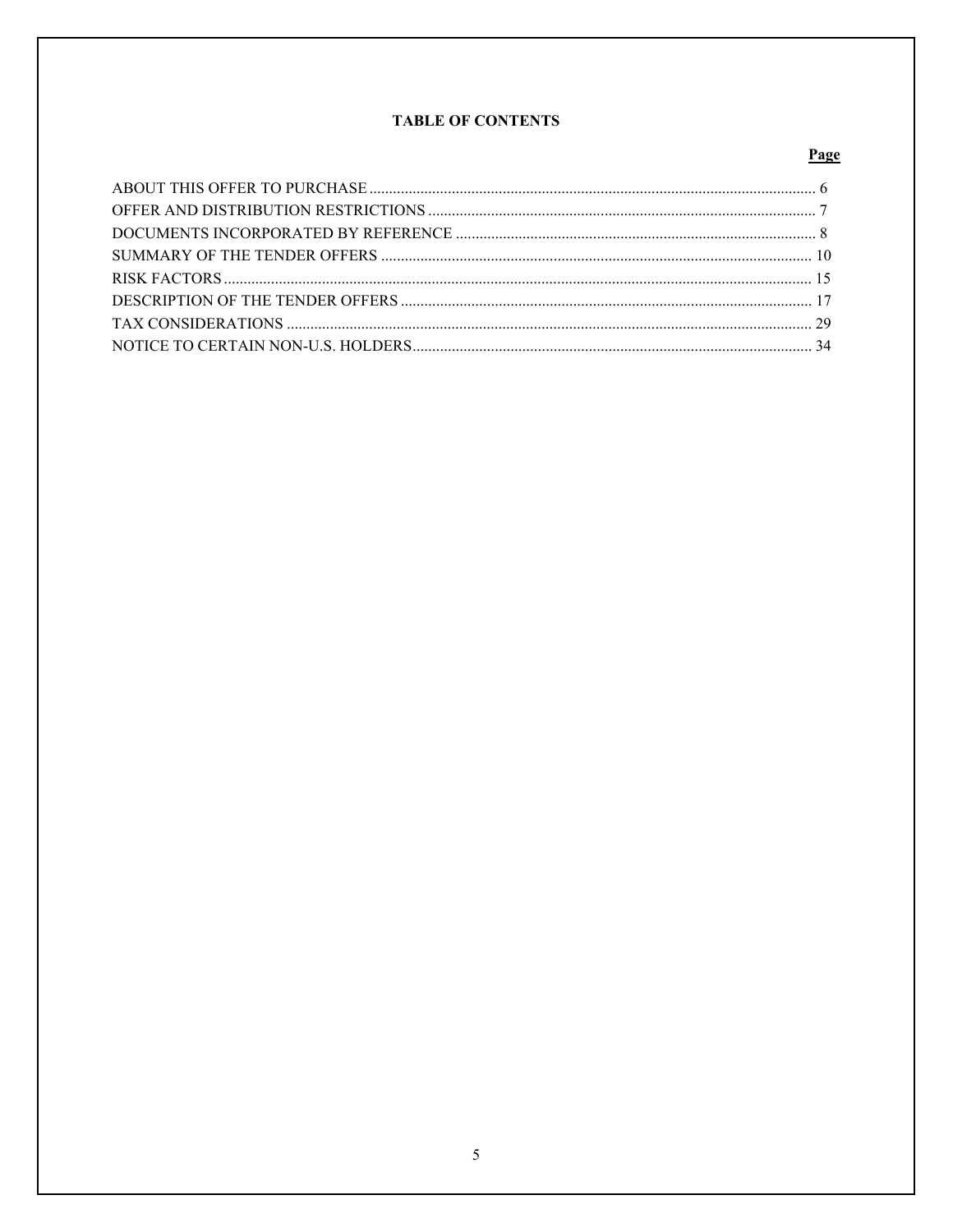# **ABOUT THIS OFFER TO PURCHASE**

In this Offer to Purchase, unless the context otherwise requires or as otherwise indicated, references to "CODELCO," the "Company," "we," "us" and "our" refer to Corporación Nacional del Cobre de Chile, on an unconsolidated basis.

We refer to the Securities denominated in U.S. dollars as the "US\$ Securities". We refer to the Securities denominated in Euros as the "EUR Securities." All references to "US\$" refer to U.S. dollars and "€" refer to Euro.

This Offer to Purchase does not constitute an offer or an invitation by, or on behalf of, us or by, or on behalf of, the Dealer Managers to participate in any Tender Offer in any jurisdiction in which it is unlawful to make such an offer or solicitation in such jurisdiction. The distribution of this Offer to Purchase in certain jurisdictions may be restricted by law. Persons into whose possession this Offer to Purchase comes are required by us and the Dealer Managers to inform themselves about and to observe any such restrictions. This Offer to Purchase may not be used for or in connection with an offer or solicitation by anyone in any jurisdiction in which such offer or solicitation is not authorized or to any person to whom it is unlawful to make such offer or solicitation. See "Notice to Certain Non-U.S. Holders."

This Offer to Purchase contains summaries of certain documents which we believe are accurate, and it incorporates certain documents and information by reference. We refer you to the actual documents and information for a more complete understanding of what is discussed in this Offer to Purchase, and we qualify all summaries by such reference. We will make copies of such documents and information available to you upon request. See "Where You Can Find More Information."

The US\$ Securities are held in book-entry form through the facilities of The Depository Trust Company ("DTC"). The EUR Securities are held in book-entry form through the facilities of Euroclear Bank S.A./N.V., as operator of the Euroclear System ("Euroclear") and Clearstream Banking, S.A., Luxembourg ("Clearstream"), with each of DTC, Euroclear and Clearstream referred to herein as a "Covered Clearing System" and, together, as the "Covered Clearing Systems"). Unless the context otherwise requires, all references herein to Holders include each person who is shown on the records of an applicable Covered Clearing System as a holder of Securities. In the event of a termination of or valid withdrawal of Securities from a Tender Offer, the Securities tendered pursuant to such Tender Offer will be credited to the Holder through the relevant Covered Clearing System.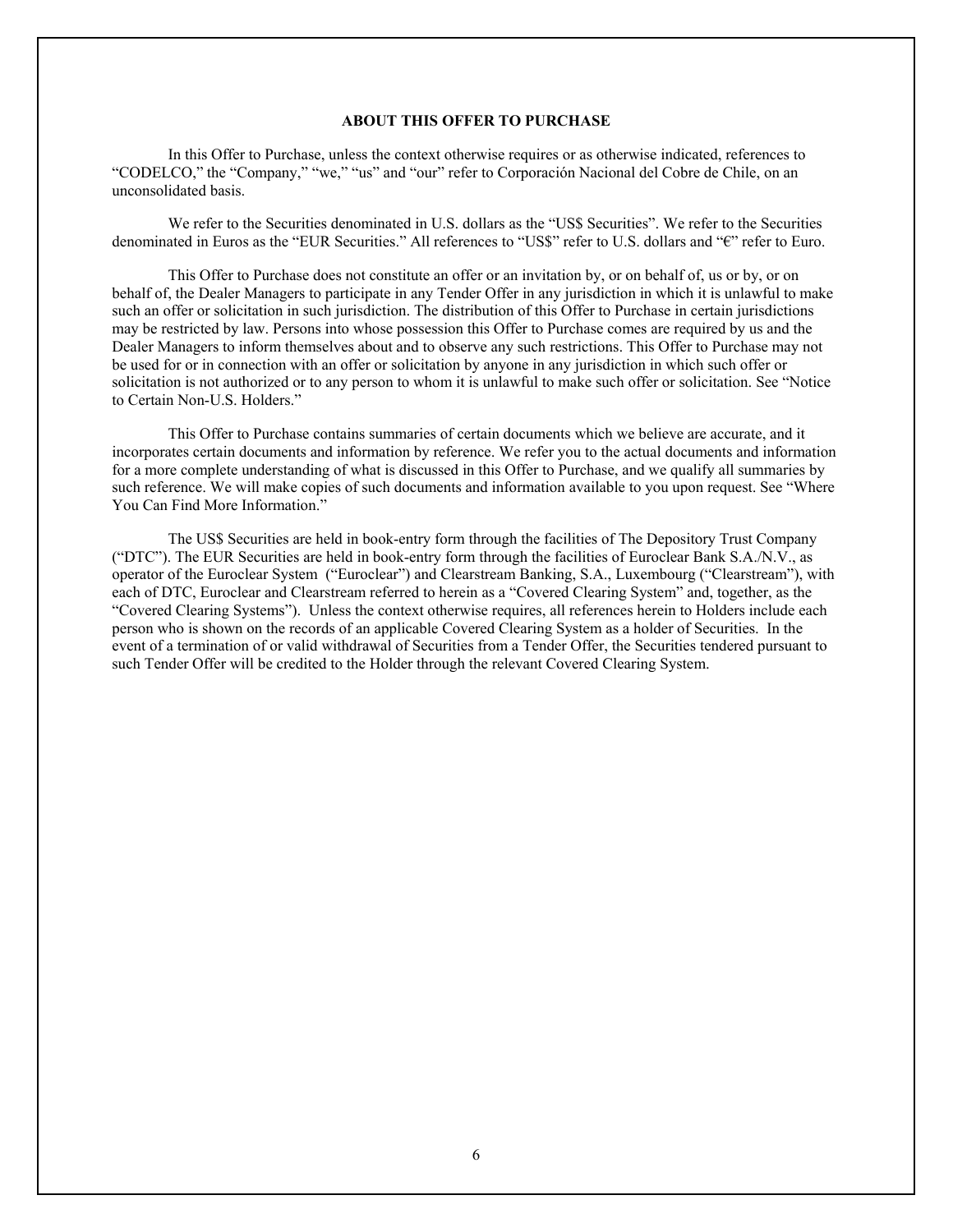## **OFFER AND DISTRIBUTION RESTRICTIONS**

**We have not filed this Offer to Purchase with, and it has not been reviewed by, any federal or state securities commission or regulatory authority of any country. No authority has passed upon the accuracy or adequacy of the Offer to Purchase, and it is unlawful and may be a criminal offense to make any representation to the contrary.** 

**This Offer to Purchase constitutes neither an offer to purchase nor a solicitation of an offer to sell in any jurisdiction in which, or to or from any person to or from whom, it is unlawful to make such an offer or solicitation under applicable securities or "blue sky" laws. The delivery of this Offer to Purchase shall not under any circumstances create any implication that the information contained or incorporated by reference herein is correct as of any time subsequent to the date hereof or thereof, or that there has been no change in the information set forth herein or therein or in our or any of our subsidiaries or affiliates since the date hereof or thereof.** 

**European Economic Area.** In any European Economic Area ("EEA") member state (each a "Member State"), the communication of this Offer to Purchase and any other documents or materials relating to the Tender Offers are only addressed to and is only directed at qualified investors within the meaning of Regulation (EU) 2017/1129 (as amended or superseded) (the "EU Prospectus Regulation") in that Member State. Each person in a Member State who receives any communication in respect of the invitation contemplated in this Offer to Purchase will be deemed to have represented, warranted and agreed to and with the Dealer Managers and CODELCO that it is a qualified investor within the meaning of Article 2(e) of the EU Prospectus Regulation.

**United Kingdom**. The communication of this Offer to Purchase and any other documents or materials relating to the Tender Offers are not being made and such documents and/or materials have not been approved by an authorized person for the purposes of Section 21 of the Financial Services and Markets Act 2000. Accordingly, such documents and/or materials are not being distributed to, and must not be passed on to, the general public in the United Kingdom. The communication of such documents and/or materials as a financial promotion is only being directed at and made to those persons in the United Kingdom falling within the definition of investment professionals (as defined in this document) and is for distribution only to "Qualified Investors" (as defined in Article 2 of Regulation (EU) 2017/1129 as it forms part of United Kingdom domestic law by virtue of the European Union (Withdrawal) Act 2018 (EUWA)) who (i) have professional experience in matters relating to investments falling within Article 19(5) of the Financial Services and Markets Act 2000 (Financial Promotion) Order 2005 (the "Order"), (ii) are persons falling within Article 49(2)(a) to (d) ("high net worth companies, unincorporated associations etc.") of the Order, (iii) are members or creditors of certain bodies corporate as defined by or within Article 43(2) of the Order, (iv) are outside the United Kingdom, or (v) are persons to whom an invitation or inducement to engage in investment activity (within the meaning of section 21 of the Financial Services and Markets Act 2000) in connection with the issue or sale of any securities may otherwise it may lawfully be communicated (all such persons together being referred to as "relevant persons"). This document is directed only at relevant persons and must not be acted on or relied on by persons who are not relevant persons. Any investment or investment activity to which this document relates is available only to and will be engaged in only with relevant persons. Any person who is not a relevant person should not act or rely on this document or any of its contents.

**United States**. The delivery of this Offer to Purchase will not under any circumstances create any implication that the information contained herein or incorporated by reference herein is correct as of any time subsequent to the date hereof or that there has been no change in the information set forth herein or incorporated by reference herein or in the affairs of CODELCO or any of its affiliates since the date hereof.

**Chile**. The information contained in this Offer to Purchase is exclusively our responsibility and has not been filed with, or reviewed or authorized by, the Chilean Financial Market Commission (*Comisión para el Mercado Financiero,* the "CMF"). The Tender Offers do not constitute an offering of the Securities.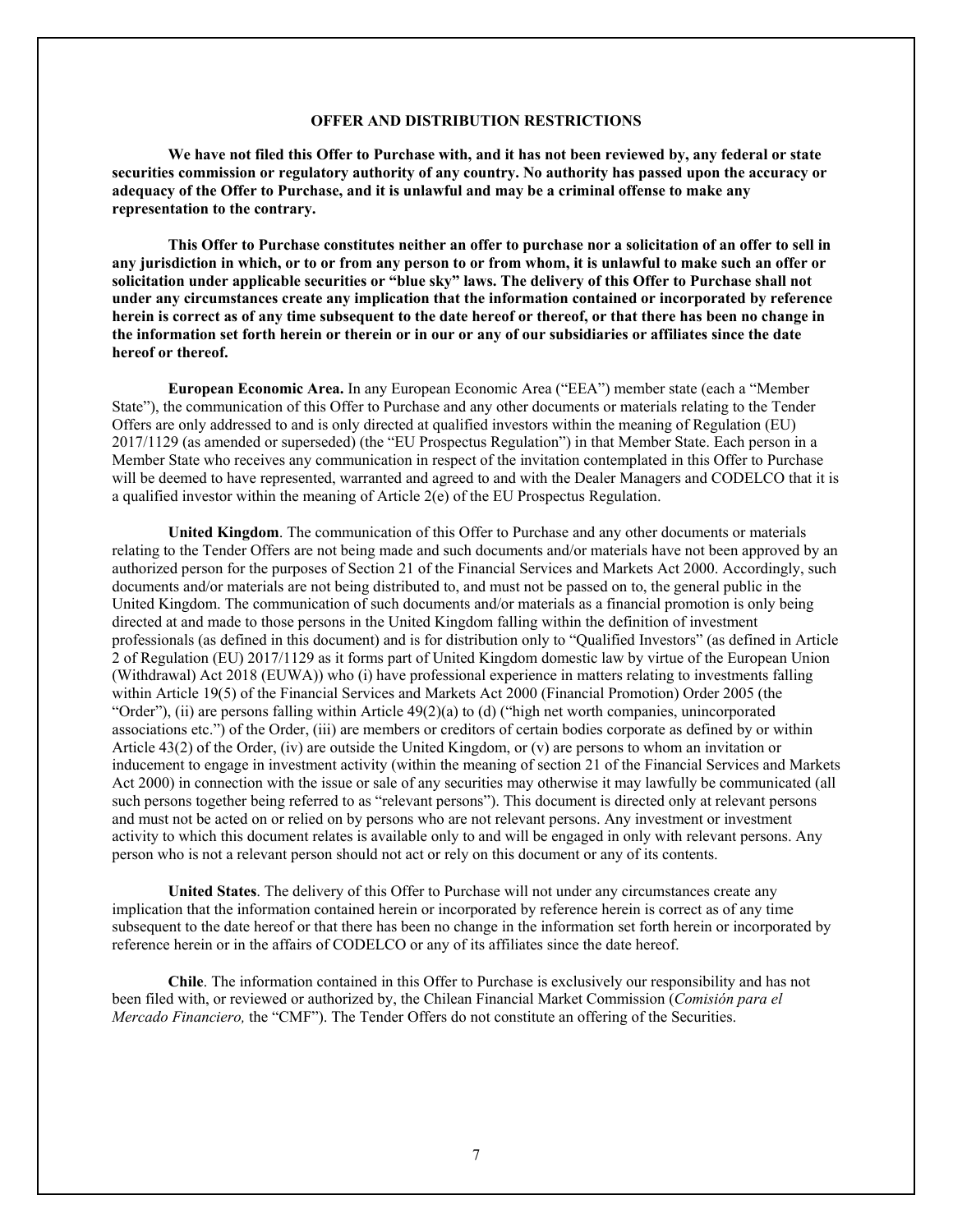# **SUMMARY OF THE TENDER OFFERS**

*The following summary is provided for your convenience. It highlights material information in this Offer to Purchase and the Notice of Guaranteed Delivery but does not describe all of the details of the Tender Offers. Holders are urged to read the more detailed information set forth in this Offer to Purchase and the Notice of Guaranteed Delivery.* 

|                                       | CODELCO hereby invites all Holders of its outstanding 4.500%<br>Notes due 2023, 2.250% Notes due 2024 and 4.500% Notes due 2025<br>to tender any and all of their Securities, upon the terms and subject to<br>the conditions set forth in the Tender Offer Documents.<br>Subject to the terms and conditions described herein, the Tender<br>Offers will result in the repayment and redemption of all Securities<br>validly tendered and accepted by the Company.<br>As of the date of this Offer to Purchase, the aggregate outstanding<br>principal amount of the US\$ Securities is US\$1,057,285,000.00.                                                                                                                                                                                                                                                                                                                                                                                                                                                                                                                                       |
|---------------------------------------|------------------------------------------------------------------------------------------------------------------------------------------------------------------------------------------------------------------------------------------------------------------------------------------------------------------------------------------------------------------------------------------------------------------------------------------------------------------------------------------------------------------------------------------------------------------------------------------------------------------------------------------------------------------------------------------------------------------------------------------------------------------------------------------------------------------------------------------------------------------------------------------------------------------------------------------------------------------------------------------------------------------------------------------------------------------------------------------------------------------------------------------------------|
|                                       | As of the date of this Offer to Purchase, the aggregate outstanding<br>principal amount of the EUR Securities is $\epsilon$ 600,000,000.00.                                                                                                                                                                                                                                                                                                                                                                                                                                                                                                                                                                                                                                                                                                                                                                                                                                                                                                                                                                                                          |
|                                       | Upon the terms and subject to the conditions set forth in the Tender<br>Offer Documents, Holders who (i) validly tender Securities at or prior<br>to the Expiration Date or (ii) deliver a properly completed and duly<br>executed Notice of Guaranteed Delivery and all other required<br>documents at or prior to the Expiration Date and tender their<br>Securities at or prior to the Guaranteed Delivery Date, and whose<br>Securities are accepted for purchase by us, will receive the Tender<br>Consideration set forth in the table on the front cover page of this<br>Offer to Purchase. The Tender Consideration will be payable in cash<br>and will serve to repay and redeem all Securities validly tendered and<br>accepted by the Company.                                                                                                                                                                                                                                                                                                                                                                                            |
|                                       | In addition to the Tender Consideration, Holders whose Securities are<br>accepted for purchase shall be paid the accrued and unpaid interest on<br>such Securities (the "Accrued Interest") up to, but not including, the<br>Settlement Date, for all of their Securities accepted for purchase,<br>including those tendered through the Guaranteed Delivery<br>Procedures.                                                                                                                                                                                                                                                                                                                                                                                                                                                                                                                                                                                                                                                                                                                                                                          |
| <b>Applicable Additional Amounts </b> | To the extent that payment of the Tender Consideration or Accrued<br>Interest to a Non-Resident Holder of Securities (as defined below) is<br>subject to a Chilean withholding tax, the Company will increase the<br>amount of the payment to such Non-Resident Holder by such<br>Applicable Additional Amounts (as defined under "Certain Tax<br>Considerations-Chilean Income Tax Consequences Associated with<br>the Securities") as are necessary in order for the Tender Consideration<br>and Accrued Interest the Non-Resident Holder of Securities receives,<br>net of the Chilean tax, to equal the amount that would have been<br>received by the Non-Resident Holder of Securities in the absence of<br>such withholding. The obligation of the Company to so increase the<br>amount of such payment with respect to the Securities of any series is<br>subject to the specific exceptions and limitations on the obligation to<br>pay "Additional Amounts" set forth in the applicable indenture or<br>fiscal and paying agency agreement related to such series of<br>Securities. References throughout this Offer to Purchase to Tender |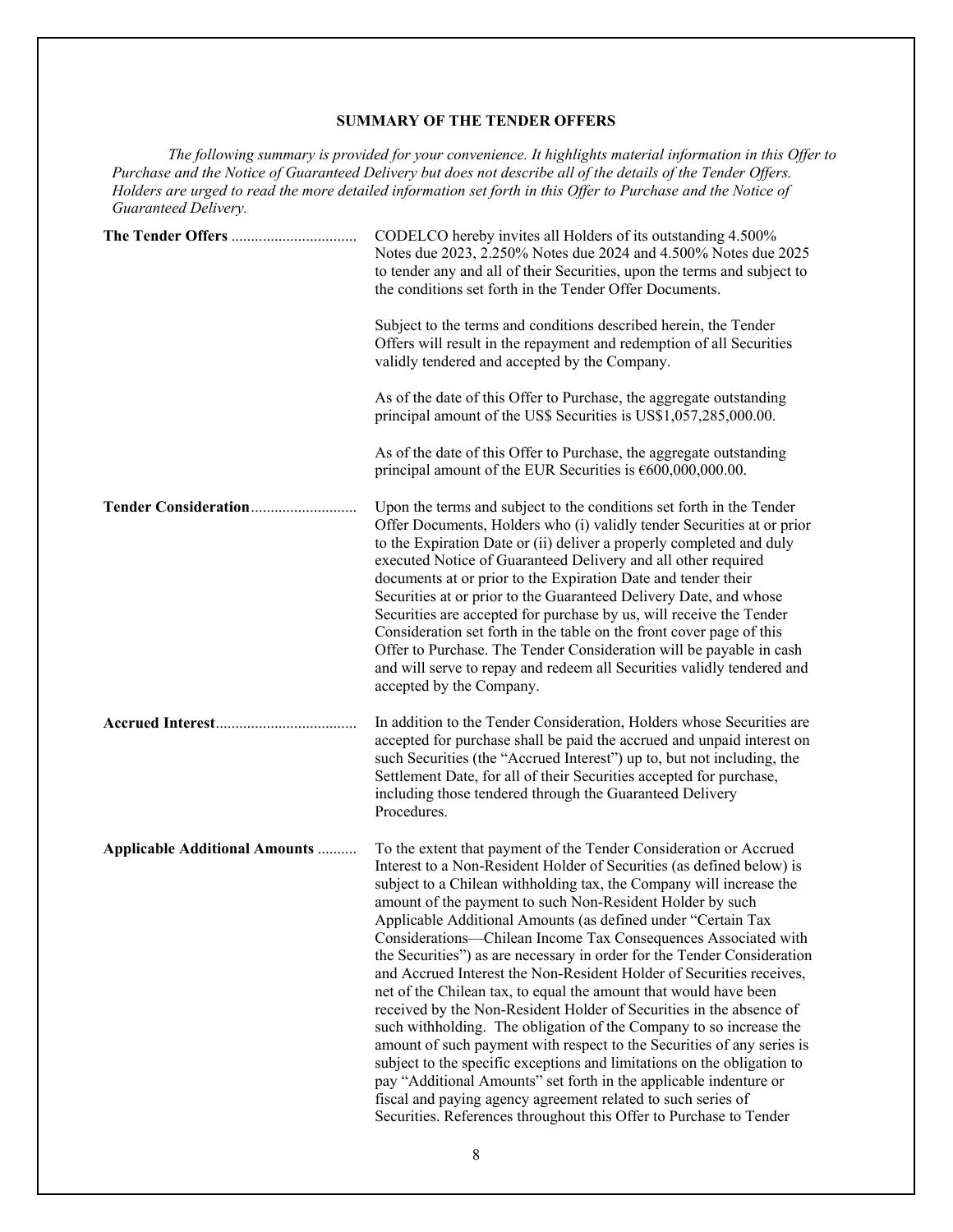|                                        | Consideration or Accrued Interest always include Applicable<br><b>Additional Amounts.</b>                                                                                                                                                                                                                                                                                                                                                                                                                                                                                                                                                                                                                                                                                                                                                                                                                                                                                                                                                                                                                                                                                                                                   |
|----------------------------------------|-----------------------------------------------------------------------------------------------------------------------------------------------------------------------------------------------------------------------------------------------------------------------------------------------------------------------------------------------------------------------------------------------------------------------------------------------------------------------------------------------------------------------------------------------------------------------------------------------------------------------------------------------------------------------------------------------------------------------------------------------------------------------------------------------------------------------------------------------------------------------------------------------------------------------------------------------------------------------------------------------------------------------------------------------------------------------------------------------------------------------------------------------------------------------------------------------------------------------------|
| <b>Conditions to the Tender Offers</b> | CODELCO's obligation to accept and pay for any particular series of<br>Securities validly tendered pursuant to the Tender Offers is<br>conditioned on (i) the entry by CODELCO prior to the Expiration<br>Date into a purchase agreement, on terms and conditions reasonably<br>satisfactory to CODELCO, for the offer and sale of debt securities of<br>one or more series to "qualified institutional buyers" ("QIBs") in<br>accordance with Rule 144A under the U.S. Securities Act of 1933, as<br>amended (the "Securities Act") and outside the United States to non-<br>U.S. persons in reliance on Regulation S under the Securities Act (the<br>"New Bond Offering") yielding net proceeds to CODELCO sufficient<br>to fund the aggregate Tender Consideration and Accrued Interest,<br>together with any Applicable Additional Amounts thereon, due to<br>Holders of the Securities tendered in the Tender Offers (the "Pricing<br>Condition") and (ii) the successful closing of the New Bond Offering<br>and receipt by CODELCO of the net proceeds therefrom on or prior<br>to the Settlement Date (the "New Bond Settlement Condition" and<br>together with the Pricing Condition, the "Financing Condition"). |
|                                        | Our obligation to accept Securities tendered in the Tender Offers is<br>also subject to the satisfaction of certain other conditions, including<br>certain customary conditions, including that we will not be obligated<br>to consummate the Tender Offers upon the occurrence of an event or<br>events or the likely occurrence of an event or events that would or<br>might reasonably be expected to prohibit, restrict or delay the<br>consummation of the Tender Offers or materially impair the<br>contemplated benefits to us of the Tender Offers.                                                                                                                                                                                                                                                                                                                                                                                                                                                                                                                                                                                                                                                                 |
|                                        | Subject to applicable law and limitations described elsewhere in this<br>Offer to Purchase, we may waive any of these conditions in our sole<br>discretion.                                                                                                                                                                                                                                                                                                                                                                                                                                                                                                                                                                                                                                                                                                                                                                                                                                                                                                                                                                                                                                                                 |
|                                        | See "Description of the Tender Offers-Conditions to the Tender<br>Offers."                                                                                                                                                                                                                                                                                                                                                                                                                                                                                                                                                                                                                                                                                                                                                                                                                                                                                                                                                                                                                                                                                                                                                  |
|                                        | 8:00 a.m. (New York City time) on October 19, 2021, as the same<br>may be extended.                                                                                                                                                                                                                                                                                                                                                                                                                                                                                                                                                                                                                                                                                                                                                                                                                                                                                                                                                                                                                                                                                                                                         |
|                                        | 8:00 a.m. (New York City time) on October 19, 2021, as the same<br>may be extended.                                                                                                                                                                                                                                                                                                                                                                                                                                                                                                                                                                                                                                                                                                                                                                                                                                                                                                                                                                                                                                                                                                                                         |
| <b>Guaranteed Delivery Date</b>        | 5:00 p.m. (New York City time) on the second business day after the<br>Expiration Date, expected to be on October 21, 2021, as the same<br>may be extended.                                                                                                                                                                                                                                                                                                                                                                                                                                                                                                                                                                                                                                                                                                                                                                                                                                                                                                                                                                                                                                                                 |
|                                        | The "Settlement Date" for the Tender Offers will be promptly<br>following the Expiration Date and is expected to be October 22, 2021,<br>which is the third business day following the Expiration Date, as the<br>same may be extended.                                                                                                                                                                                                                                                                                                                                                                                                                                                                                                                                                                                                                                                                                                                                                                                                                                                                                                                                                                                     |
|                                        | On the Settlement Date, we will deposit, at the direction of the Tender<br>Agent, with the Covered Clearing Systems an amount of cash<br>sufficient to purchase any Securities validly tendered and accepted for<br>purchase in the amount and manner described in this Offer to                                                                                                                                                                                                                                                                                                                                                                                                                                                                                                                                                                                                                                                                                                                                                                                                                                                                                                                                            |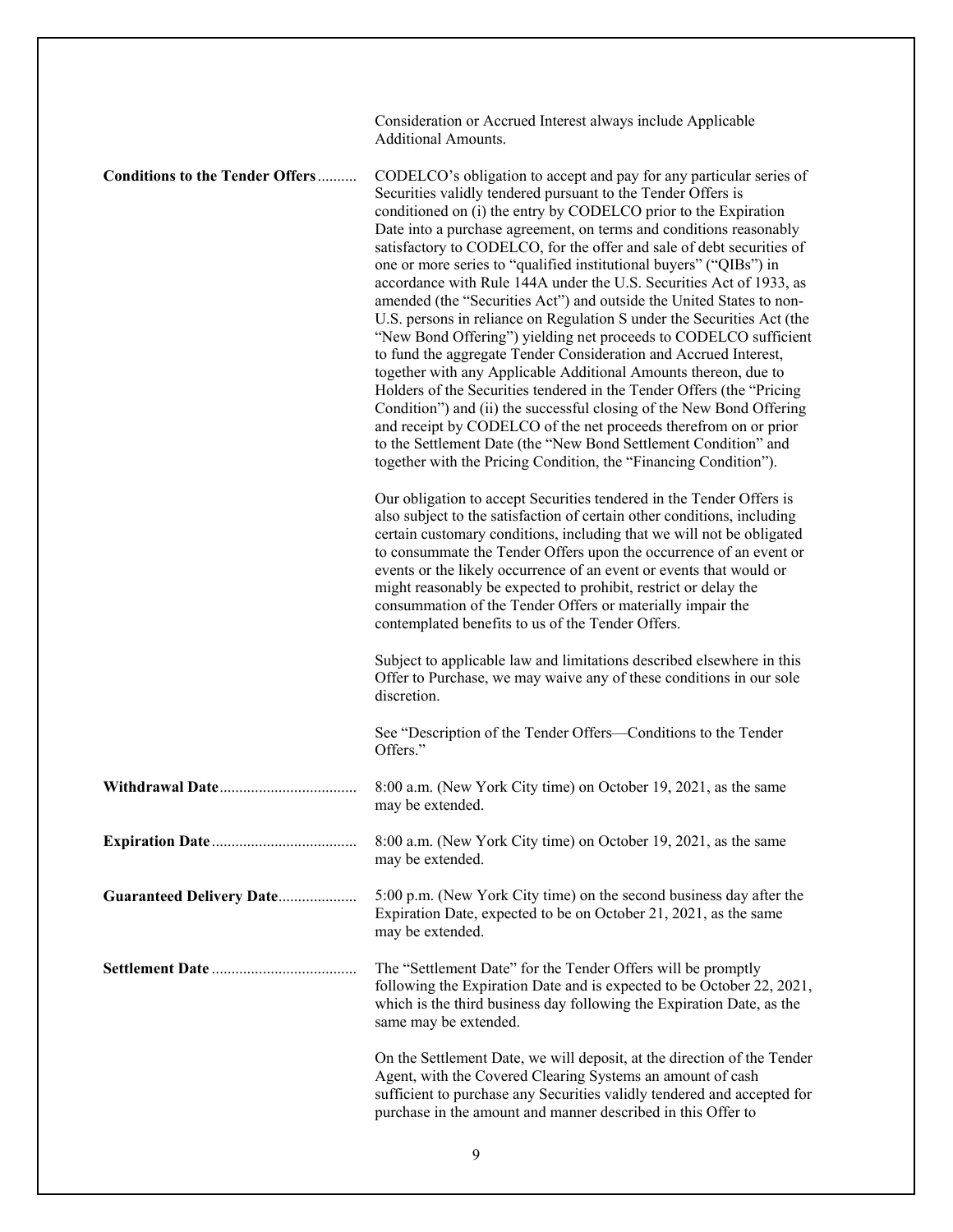|                                           | Purchase. Promptly after such repurchase, the Securities will be<br>deemed repaid and redeemed and will be cancelled by the Company.                                                                                                                                                                                                                                                                                                                                                                                                                                                                                    |
|-------------------------------------------|-------------------------------------------------------------------------------------------------------------------------------------------------------------------------------------------------------------------------------------------------------------------------------------------------------------------------------------------------------------------------------------------------------------------------------------------------------------------------------------------------------------------------------------------------------------------------------------------------------------------------|
| Withdrawal of Tenders                     | Securities validly tendered in the Tender Offers may be validly<br>withdrawn at any time at or prior to the Withdrawal Date. Securities<br>tendered after the Withdrawal Date may not be withdrawn, except in<br>limited circumstances. After the Withdrawal Date, for example,<br>tendered Securities may not be validly withdrawn unless we amend or<br>otherwise change the Tender Offers in a manner material to tendering<br>Holders or are otherwise required by law to permit withdrawal (as<br>determined by us in our reasonable discretion). See "Description of<br>the Tender Offers-Withdrawal of Tenders." |
| Right to Amend or Terminate               | Subject to applicable law, the Tender Offers may be amended,<br>extended or, upon failure of a condition to be satisfied or waived prior<br>to the Expiration Date or Settlement Date (solely with respect to the<br>New Bond Settlement Condition), as the case may be, terminated.                                                                                                                                                                                                                                                                                                                                    |
|                                           | Although we have no present plans or arrangements to do so, we<br>reserve the right to amend, at any time, the terms of the Tender Offers<br>consistent with the requirements of this Offer to Purchase and<br>applicable law. We will give Holders notice of any amendments and<br>will extend the Expiration Date if required by applicable law.                                                                                                                                                                                                                                                                      |
| Procedures for Tendering                  | For a Holder to validly tender Securities pursuant to the Tender<br>Offers, an Agent's Message (as defined below) or Tender Instruction<br>(as defined below), as applicable, and any other required documents<br>must be received by the Tender Agent at its address set forth on the<br>back cover page of this Offer to Purchase at or prior to the Expiration<br>Date or the Guaranteed Delivery Date pursuant to the Guaranteed<br>Delivery Procedures. See "Description of the Tender Offers-<br>Procedures for Tendering."                                                                                       |
| <b>Authorized Denominations </b>          | Securities may be tendered and accepted for payment only in<br>principal amounts equal to US\$200,000 and integral multiples of<br>US\$1,000 in excess thereof for US\$ Securities, and in principal<br>amounts equal to $\epsilon$ 100,000 and integral multiples of $\epsilon$ 1,000 in excess<br>thereof for EUR Securities. No alternative, conditional or contingent<br>tenders will be accepted. Holders who tender less than all of their<br>Securities must continue to hold Securities in the Authorized<br>Denominations.                                                                                     |
|                                           | For a summary of certain U.S. federal income tax and Chilean income<br>tax considerations of the Tender Offers to Holders of Securities, see<br>"Tax Considerations."                                                                                                                                                                                                                                                                                                                                                                                                                                                   |
| <b>Tender Agent and Information Agent</b> | D.F. King & Co., Inc. ("DF King") is the Tender Agent (the "Tender<br>Agent") and also the Information Agent (the "Information Agent") for<br>the Tender Offers. The address and telephone numbers of DF King<br>are listed on the back cover page of this Offer to Purchase.                                                                                                                                                                                                                                                                                                                                           |
|                                           | BNP Paribas Securities Corp., BofA Securities, Inc., J.P. Morgan<br>Securities LLC and Santander Investment Securities Inc., are the<br>Dealer Managers for the Tender Offers (the "Dealer Managers"). The<br>addresses and telephone numbers of the Dealer Managers are listed<br>on the back cover page of this Offer to Purchase.                                                                                                                                                                                                                                                                                    |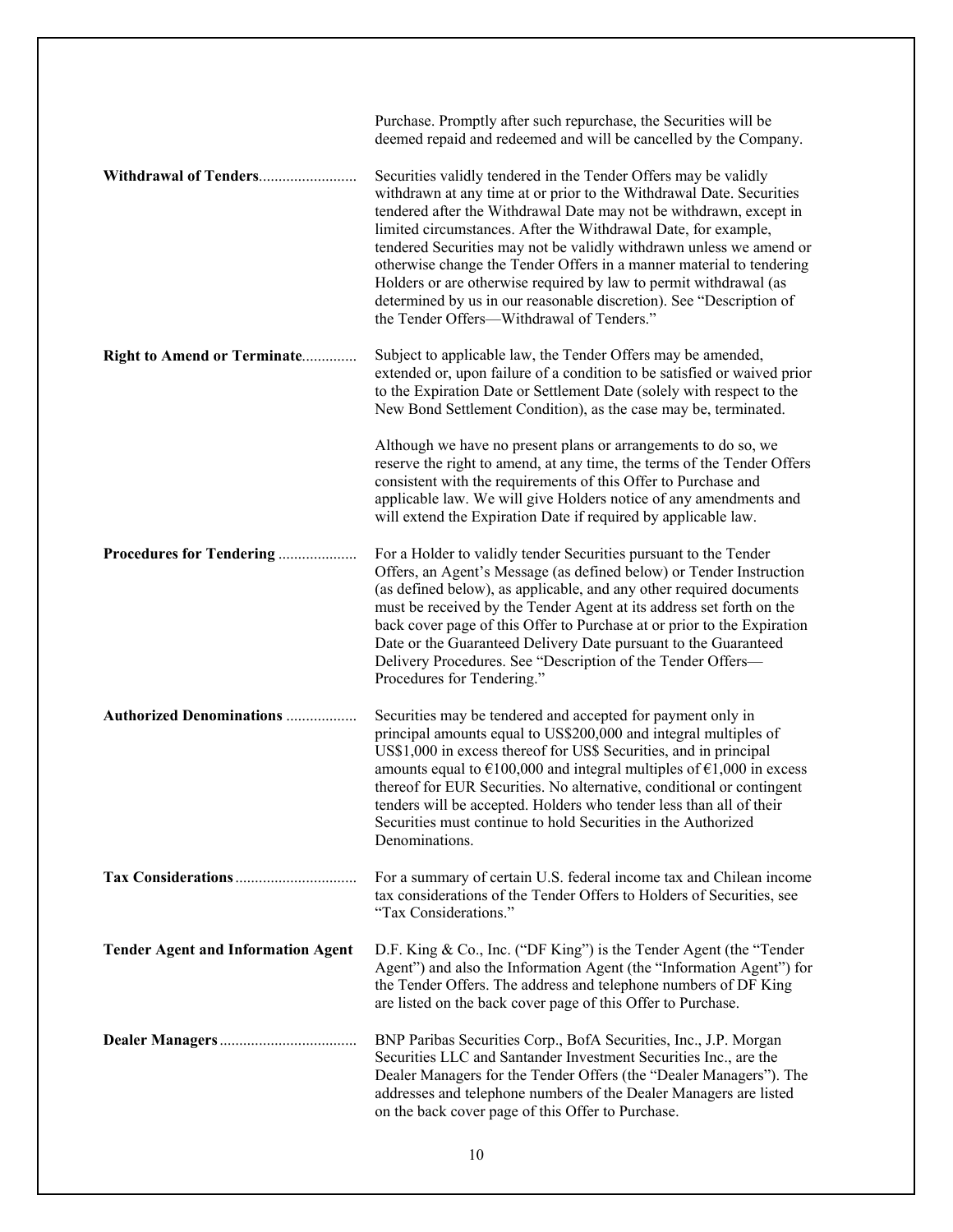| Purpose of Tender Offer               | The purpose of the Tender Offers are to repurchase any and all<br>Securities validly tendered and accepted in the Tender Offers, which<br>will result in the repayment of existing indebtedness of the Company.                                                                                                                                                                                                                                    |
|---------------------------------------|----------------------------------------------------------------------------------------------------------------------------------------------------------------------------------------------------------------------------------------------------------------------------------------------------------------------------------------------------------------------------------------------------------------------------------------------------|
| <b>Further Information: Questions</b> | Questions concerning tender procedures and requests for additional<br>copies of this Offer to Purchase should be directed to the Information<br>Agent at its address or telephone numbers listed on the back cover<br>page of this Offer to Purchase. Any questions concerning the terms of<br>the Tender Offers should be directed to the Dealer Managers at the<br>telephone numbers listed on the back cover page of this Offer to<br>Purchase. |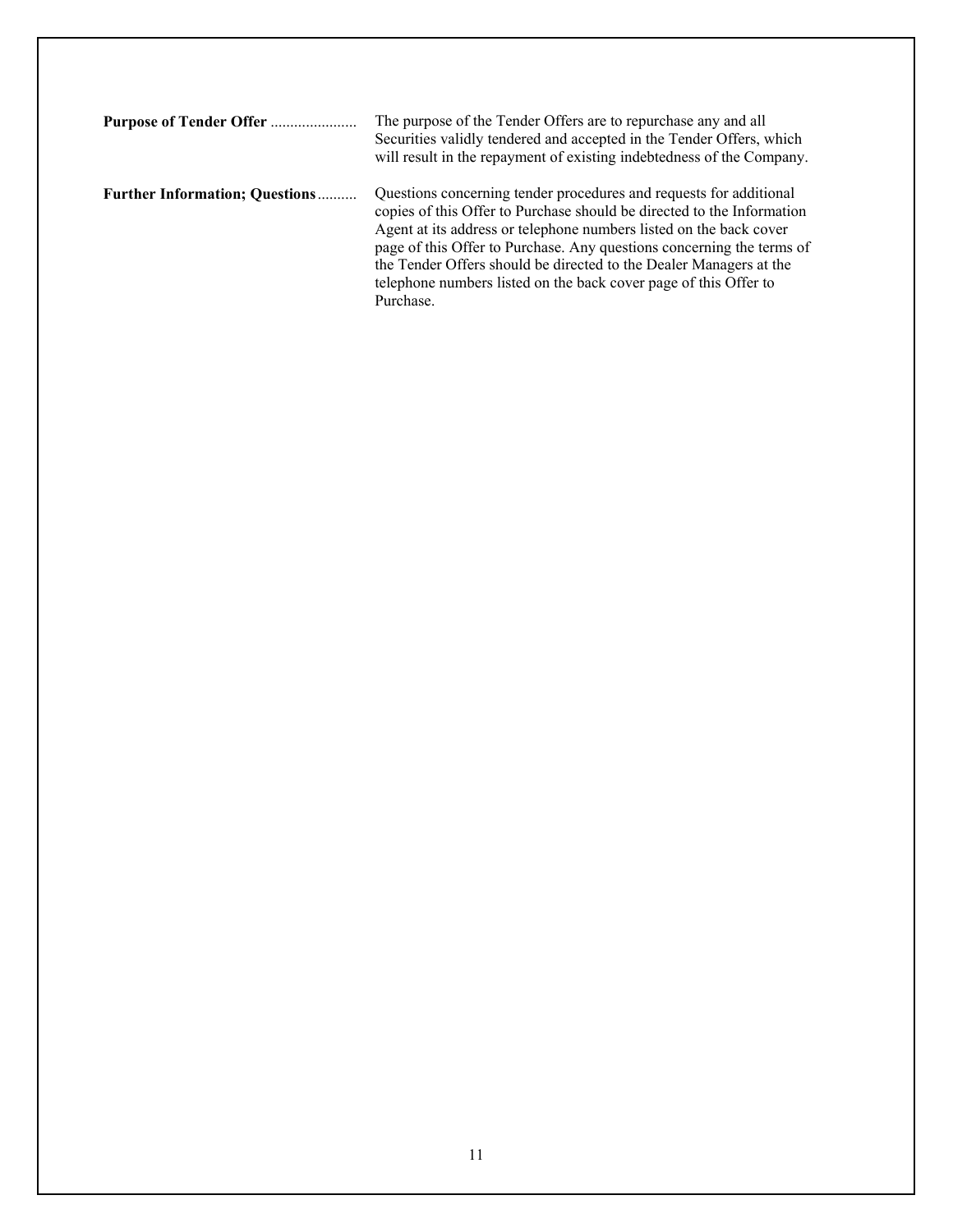| After the commencement of the Tender Offers, CODELCO may<br>announce the New Bond Offering, consisting of an international<br>capital markets offering of notes (the "New Bonds"), the<br>consummation of which would be subject to customary closing<br>conditions. CODELCO anticipates issuing the New Bonds on or prior<br>to the Settlement Date.                                                                                                                                                                                                                                                                                                                                                                                                                                                                                                                                                                                                                     |
|---------------------------------------------------------------------------------------------------------------------------------------------------------------------------------------------------------------------------------------------------------------------------------------------------------------------------------------------------------------------------------------------------------------------------------------------------------------------------------------------------------------------------------------------------------------------------------------------------------------------------------------------------------------------------------------------------------------------------------------------------------------------------------------------------------------------------------------------------------------------------------------------------------------------------------------------------------------------------|
| The New Bond Offering would not be conditioned on the successful<br>consummation of the Tender Offers.                                                                                                                                                                                                                                                                                                                                                                                                                                                                                                                                                                                                                                                                                                                                                                                                                                                                    |
| This Offer to Purchase is not deemed to be an offer to sell or a<br>solicitation of an offer to buy any securities of CODELCO in the New<br>Bond Offering or any other transaction. The New Bond would not be<br>registered under the Securities Act, or any state securities law and<br>would not be offered or sold in the United States or to any U.S.<br>persons except pursuant to an exemption from, or in a transaction not<br>subject to, the registration requirements of the Securities Act.                                                                                                                                                                                                                                                                                                                                                                                                                                                                    |
| Holders who wish to tender their Securities and also subscribe for New<br>Bonds should quote a unique identifier code ("Unique Identifier<br>Code"), which can be obtained by contacting the Dealer Managers,<br>through the applicable Covered Clearing System (as defined below). A<br>Unique Identifier Code is only relevant (but is not required) if a<br>tendering Holder wishes to subscribe for New Bonds. A Unique<br>Identifier Code is not required for a Holder to tender its Securities, and<br>will not be taken into account in the acceptance of Securities in the<br>Tender Offers. The Unique Identifier Code is only being provided to<br>facilitate identification of tendering Holders of Securities that may be<br>interested in subscribing for New Bonds and should not be considered<br>consideration or an entitlement of any nature.                                                                                                           |
| The receipt of a Unique Identifier Code in conjunction with any<br>tender of Securities in the Tender Offers is not an allocation of the<br>New Bonds. In order to apply for the purchase of the New Bonds the<br>tendering Holders must make a separate application in respect of the<br>New Bonds for the purchase of such New Bonds pursuant to the New<br>Bond Offering. CODELCO will review tender instructions received<br>and may give priority in the allocation of the New Bonds to those<br>investors tendering with Unique Identifier Codes. However,<br>allocations of New Bonds will be determined by us, together with the<br>initial purchasers in the New Bond Offering, in accordance with<br>industry regulations, in our sole discretion, and no assurances can be<br>given that any Holder that tenders Securities and submits a Unique<br>Identifier Code will be given an allocation of New Bonds at the levels<br>it may subscribe for, or at all. |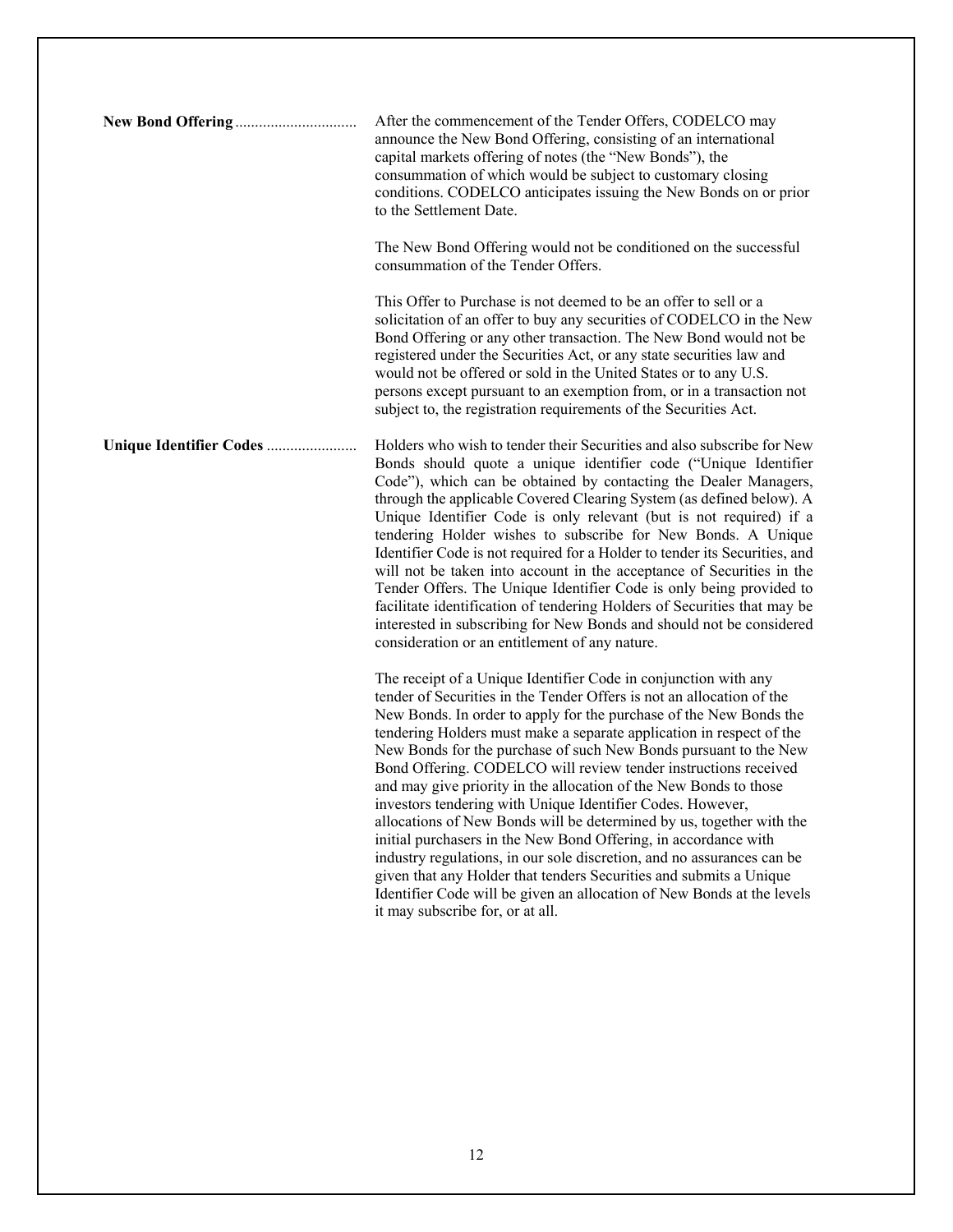# **RISK FACTORS**

*You should carefully consider the specific factors listed below and the other information included in this Offer to Purchase before making a decision as to whether to tender any of your Securities. The risks and uncertainties described below are not the only ones that are relevant to your decision as to whether to participate in the Tender Offers. There may be additional risks and uncertainties that we do not know about or that we currently believe are immaterial and do not merit disclosure. Any of the following risks, if they actually occur, could materially and adversely affect our business, results of operations, prospects and financial condition.* 

# *Upon consummation of the Tender Offers, liquidity of the market for outstanding Securities may be substantially reduced, and market prices for outstanding Securities may decline as a result.*

To the extent tenders of Securities in the Tender Offers are consummated, Securities tendered and validly accepted by the Company will be repaid and redeemed, and the aggregate principal amount of outstanding Securities will be reduced, which reduction could be substantial. A reduction in the amount of outstanding Securities would likely adversely affect the liquidity of the non-tendered or unaccepted Securities. An issue of securities with a small outstanding principal amount available for trading, or float, generally results in a lower price than does a comparable issue of securities with a greater float. Therefore, the market price of Securities that are not tendered or not accepted may be adversely affected. A reduced float may also make the trading prices of Securities that are not tendered more volatile. None of CODELCO, the Dealer Managers, the Tender Agent or the Information Agent has any duty to make, or expects to make, a market in any remaining Securities.

# *Securities not purchased in the Tender Offers will remain outstanding and we expressly reserve the right to purchase any such Securities.*

Securities not purchased in the Tender Offers will remain outstanding. The terms and conditions governing the Securities will remain unchanged. No amendments to these terms and conditions are being sought.

We expressly reserve the right, in our sole discretion, from time to time to purchase any Securities that remain outstanding after the Expiration Date in the open market, in privately negotiated transactions, through tender offers, exchange offers or otherwise, on terms that may differ from, and be more advantageous to Holders than, those of the Tender Offers and could be for cash or other consideration, or to exercise any of our rights under the indenture governing the Securities, including our right to redeem the Securities.

#### *Responsibility for complying with the procedures of the Tender Offers*

Holders of Securities are responsible for complying with all of the procedures for tendering Securities for purchase. If the instructions are not strictly complied with, the Agent's Message or Tender Instruction, as applicable, or Notice of Guaranteed Delivery may be rejected at CODELCO's sole discretion. None of CODELCO, the Dealer Managers, the Tender Agent or the Information Agent assumes any responsibility for informing any Holder of Securities of irregularities with respect to such Holder's participation in the Tender Offers or in respect of instructions to, or existing arrangement with, any custodian acting for Holders.

# *The Tender Offers may be cancelled, delayed or amended.*

The Tender Offers are subject to the satisfaction of certain conditions, including the Financing Condition. See "Description of the Tender Offers—Conditions to the Tender Offers." Even if the Tender Offers are consummated, it may not be consummated on the schedule described in this Offer to Purchase. Accordingly, Holders participating in the Tender Offers may have to wait longer than expected to receive their Tender Consideration (or to have their Securities returned to them in the event that we terminate the Tender Offers), during which time such Holders will not be able to effect transfers or sales of their Securities tendered in the Tender Offers. In addition, subject to certain limits, we have the right to amend the terms of the Tender Offers prior to the Expiration Date or, solely with respect to the New Bond Settlement Condition, the Settlement Date.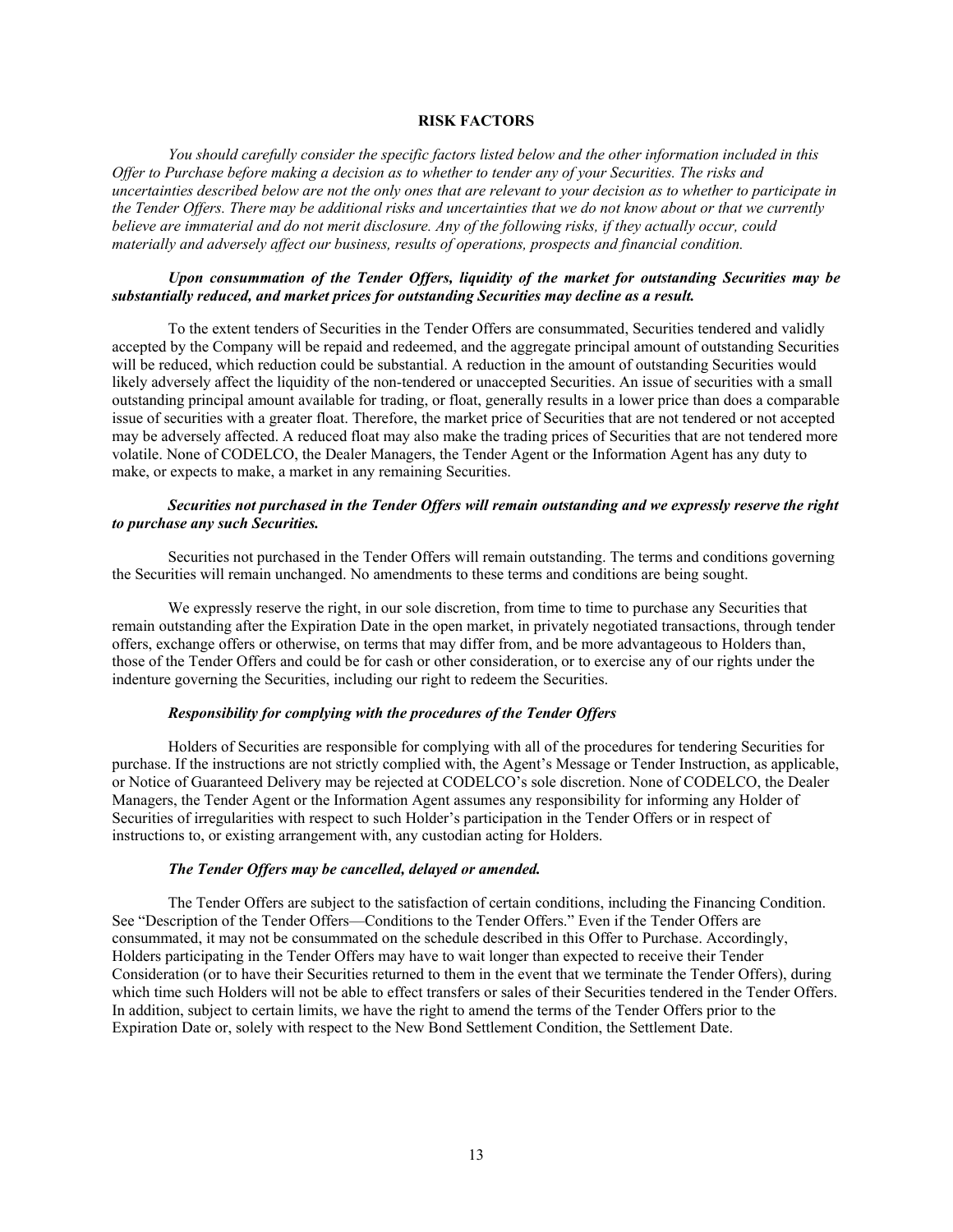#### *Compliance with offer and distribution restrictions*

Holders of Securities are referred to the "Notice to Certain Non-U.S. Holders" and the agreements, acknowledgements, representations, warranties and undertakings contained therein, which Holders will make on submission of an Agent's Message or Tender Instruction, as applicable. Non-compliance with these could result in, among other things, the unwinding of trades and/or heavy penalties.

# *Responsibility to Consult Advisers; No Recommendation is Being Made with Respect to the Tender Offers*

Holders of Securities should consult their own tax, accounting, financial and legal advisers regarding the suitability to themselves of the tax or accounting consequences of participating in the Tender Offers.

None of CODELCO, the Dealer Managers, the Tender Agent or the Information Agent or their respective directors, employees or affiliates is acting for any Holder, or will be responsible to any Holder for providing any protections which would be afforded to its clients or for providing advice in relation to the Tender Offers, and accordingly none of CODELCO, the Dealer Managers, the Tender Agent or the Information Agent or their respective directors, employees and affiliates makes any recommendation whatsoever regarding the Tender Offers, or any recommendation as to whether Holders should tender their Securities pursuant to the Tender Offers.

Each Holder must make its own decision whether to tender its Securities and, if so, the principal amount of Securities to tender, based on such Holder's assessment of current market value and other relevant factors.

# *Consideration for the Securities May Not Reflect Their Fair Value*

The consideration offered in the Tender Offers to Holders of validly tendered and accepted Securities does not reflect any independent valuation of the Securities and does not take into account events or changes in financial markets (including interest rates) after the commencement of the Tender Offers. We have not obtained or requested a fairness opinion from any banking or other firm as to the fairness of the consideration for the Securities. If a Holder tenders its Securities, such Holder may or may not receive more or as much value than if such Holder chose to keep them.

#### *Certain Tax Matters*

See "Tax Considerations" for a discussion of certain U.S. federal income tax and Chilean tax considerations of the Tender Offers to Holders of Securities.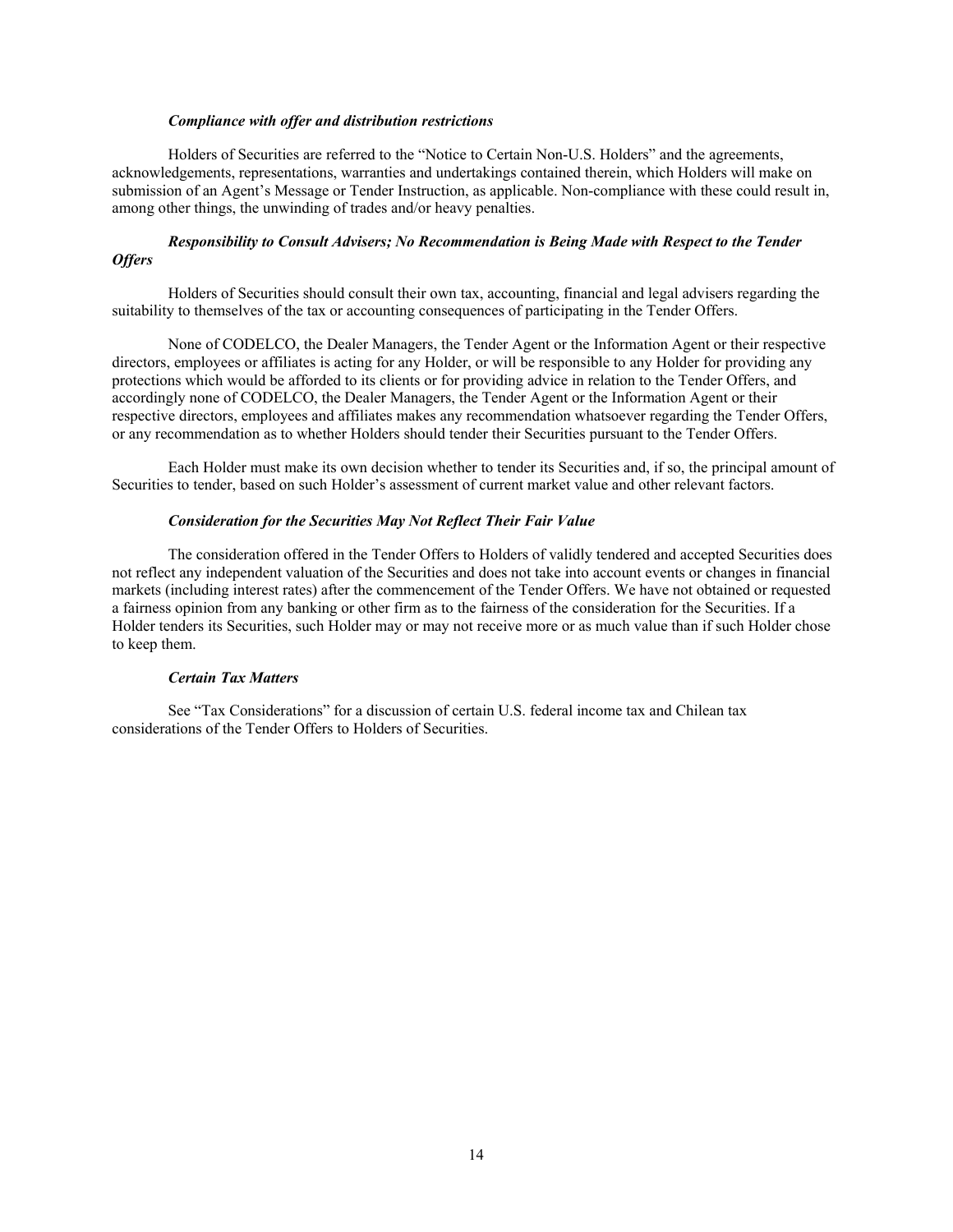# **DESCRIPTION OF THE TENDER OFFERS**

# **Purpose of the Tender Offers**

The purpose of the Tender Offers are to repurchase any and all Securities validly tendered and accepted in the Tender Offers, which will result in the repayment and redemption of existing indebtedness of the Company.

## **General**

CODELCO hereby invites all Holders of its outstanding 2023 Notes, 2024 Notes and 2025 Notes to tender any and all of their Securities, upon the terms and subject to the conditions set forth in the Tender Offer Documents.

As of the date of this Offer to Purchase, the aggregate outstanding principal amount of the US\$ Securities is US\$1,057,285,000.00.As of the date of this Offer to Purchase, the aggregate outstanding principal amount of the EUR Securities is  $€600,000,000.00$ 

## **Tender Consideration**

Upon the terms and subject to the conditions set forth in the Tender Offer Documents, Holders who (i) validly tender Securities at or prior to the Expiration Date or (ii) deliver a properly completed and duly executed Notice of Guaranteed Delivery and all other required documents at or prior to the Expiration Date and tender their Securities at or prior to the Guaranteed Delivery Date, and whose Securities are accepted for purchase by us, will receive the Tender Consideration set forth in the table on the front cover page of this Offer to Purchase. The Tender Consideration will be payable in cash and will serve to repay and redeem all Securities validly tendered and accepted by the Company.

#### **Accrued Interest**

 In addition to the Tender Consideration, Holders whose Securities are accepted for purchase will be paid the Accrued Interest on such Securities up to, but not including, the Settlement Date, for all of their Securities accepted for purchase, including those tendered through the guaranteed delivery procedures.

 To the extent that payment of the Tender Consideration or Accrued Interest to a Non-Resident Holder of Securities (as defined below) is subject to a Chilean withholding tax, the Company will increase the amount of the payment to such Non-Resident Holder by such Applicable Additional Amounts (as defined below) as are necessary in order for the Tender Consideration and Accrued Interest the Non-Resident Holder of Securities receives, net of the Chilean tax, to equal the amount that would have been received by the Non-Resident Holder of Securities in the absence of such withholding. The obligation of the Company to so increase the amount of such payment with respect to the Securities of any series is subject to the specific exceptions and limitations on the obligation to pay "Additional Amounts" set forth in the applicable indenture or fiscal and paying agency agreement related to such series of Securities. References throughout this Offer to Purchase to Tender Consideration or Accrued Interest always include Applicable Additional Amounts.

#### **Denominations**

 Securities may be tendered and accepted for payment only in principal amounts equal to US\$200,000 and integral multiples of US\$1,000 in excess thereof for US\$ Securities, and in principal amounts equal to €100,000 and integral multiples of  $\epsilon$ 1,000 in excess thereof for EUR Securities. No alternative, conditional or contingent tenders will be accepted. Holders who tender less than all of their Securities must continue to hold Securities in the Authorized Denominations.

#### **Expiration Date; Extensions**

The Expiration Date is 8:00 a.m. (New York City time) on October 19, 2021, unless extended, in which case the Expiration Date will be such time and date to which the Expiration Date is extended.

Subject to applicable law, CODELCO, in its sole discretion, may extend the Expiration Date of any Tender Offer for any reason, with or without extending the Withdrawal Date. To extend the Expiration Date, CODELCO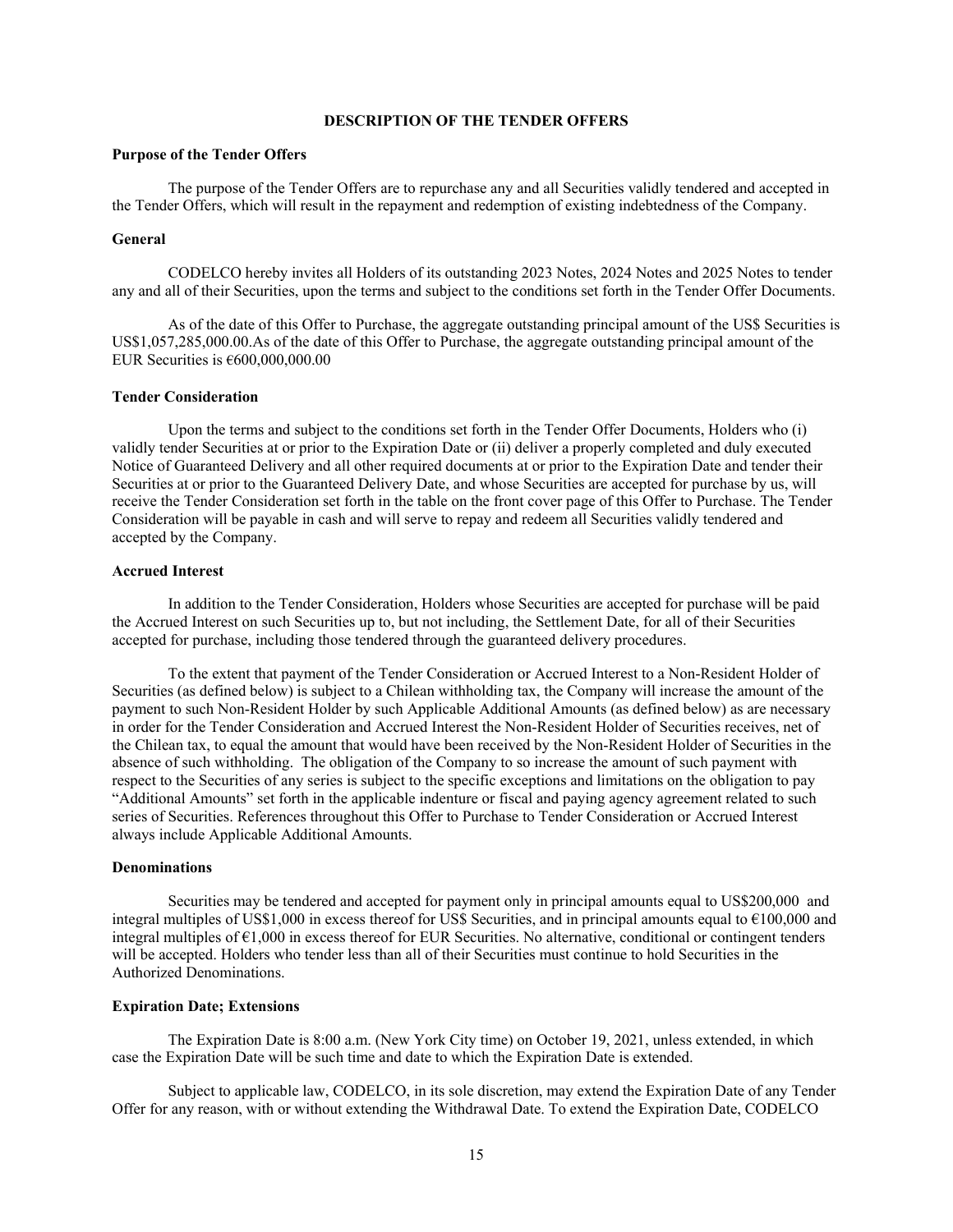will notify the Tender Agent and the Information Agent and will make a public announcement thereof before 9:00 a.m. (New York City time) on the next business day after the previously scheduled Expiration Date. Such announcement will state that CODELCO is extending the Expiration Date, as the case may be, for a specified period. During any such extension, all Securities previously tendered in an extended Tender Offer will remain subject to the Tender Offers and may be accepted for purchase by us.

CODELCO expressly reserves the right, subject to applicable law, to:

- delay accepting any Securities, extend any Tender Offer, or, upon failure of a condition to be satisfied or waived prior to the Expiration Date or Settlement Date (solely with respect to the New Bond Settlement Condition), terminate any Tender Offer and not accept any Securities tendered in that Tender Offer; and
- amend, modify or waive at any time, or from time to time, the terms of any Tender Offer in any respect, including waiver of any conditions for the consummation of that Tender Offer.

Subject to the qualifications described above, if CODELCO exercises any such right, CODELCO will give written notice thereof to the Tender Agent and will make a public announcement thereof as promptly as practicable. Without limiting the manner in which CODELCO may choose to make a public announcement of any extension, amendment or termination of a Tender Offer, CODELCO will not be obligated to publish, advertise or otherwise communicate any such public announcement, other than by making a timely press release and in accordance with applicable law.

The minimum period during which a Tender Offer will remain open following material changes in the terms of that Tender Offer or in the information concerning that Tender Offer will depend upon the facts and circumstances of such changes, including the relative materiality of the changes. With respect to a change in consideration, the applicable Tender Offers will remain open for a minimum five business day period. If the terms of a Tender Offer are amended in a manner determined by CODELCO to constitute a material change, CODELCO will promptly disclose any such amendment in a manner reasonably calculated to inform Holders of such amendment, and CODELCO will extend that Tender Offer to a date that is a minimum three business days following the date that notice of such change is first published or sent to Holders to allow for adequate dissemination of such change, if such Tender Offer would otherwise expire during such time period.

#### **Settlement Date**

Upon the terms and subject to the conditions of each Tender Offer, we will accept for purchase as soon as reasonably practicable after the Expiration Date all Securities validly tendered at or prior to the Expiration Date or the Guaranteed Delivery Date pursuant to the Guaranteed Delivery Procedures and not validly withdrawn as of the Withdrawal Date in the Tender Offers. We will pay the Tender Consideration and any additional required cash amounts on the Settlement Date for the Tender Offers. We will not be obligated to pay any cash amounts with respect to the Tender Offers unless the Tender Offers are consummated. The Settlement Date is expected to be the third business day after the Expiration Date, which is the first business day after the Guaranteed Delivery Date. Promptly after such repurchase, the Securities will be deemed repaid and redeemed and will be cancelled by the Company.

#### **Conditions to the Tender Offers**

Notwithstanding any other provision of the Tender Offer Documents, with respect to the Tender Offers, we will not be obligated to (i) accept for purchase any validly tendered Securities or (ii) pay any cash amounts or complete the Tender Offers unless each of the following conditions is satisfied at or prior to the Expiration Date:

(1) there shall not be any general suspension of trading in, or limitation on prices for, trading in securities in the United States securities or financial markets or any other significant adverse change in the United States securities or financial markets, (ii) any significant changes in the prices for the Securities, (iii) a material impairment in the trading market for debt securities generally, (iv) a declaration of a banking moratorium or any suspension of payments in respect of banks in the United States (whether or not mandatory), (v) any limitation (whether or not mandatory) by any governmental authority on, or other event that, in the sole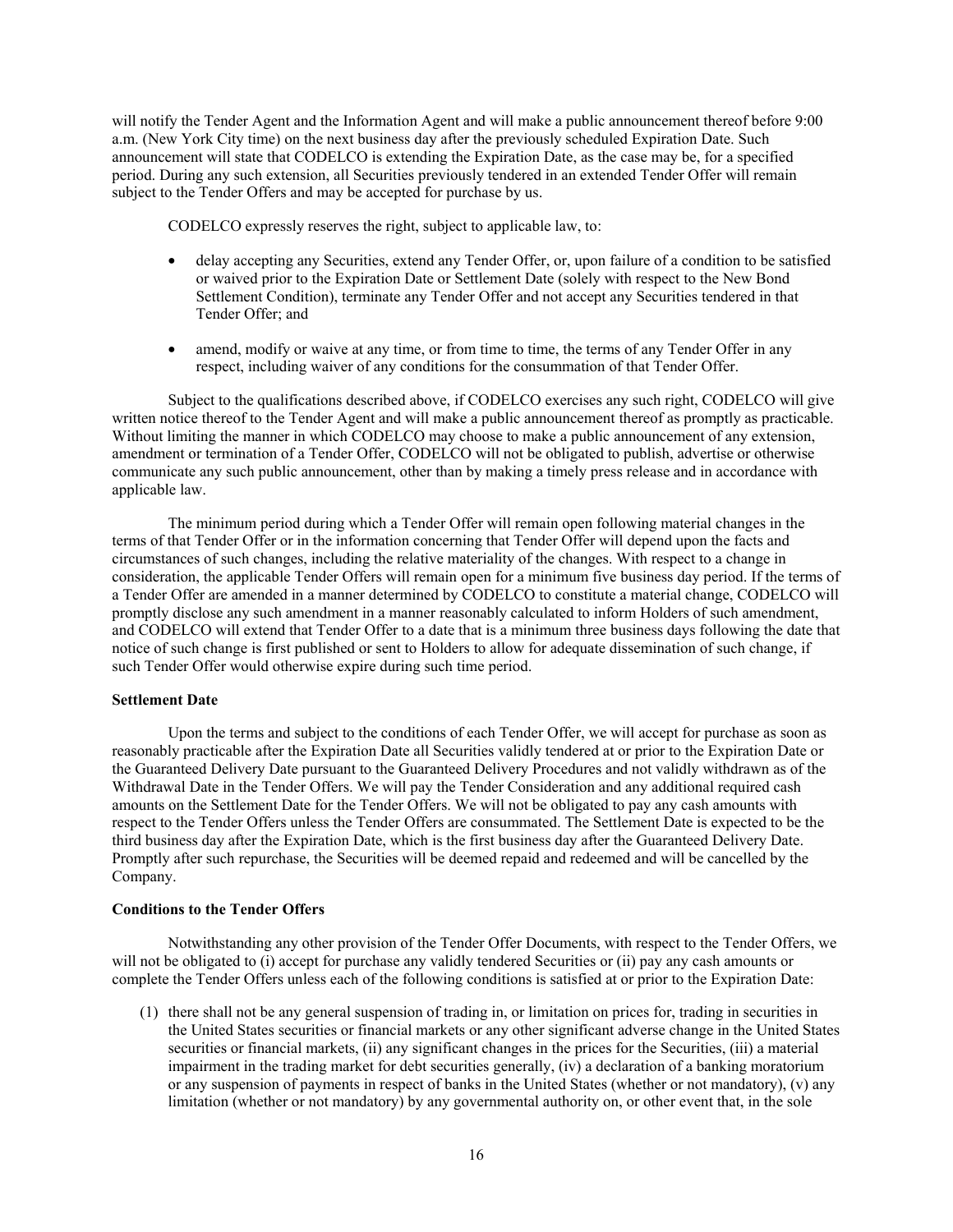judgment of the Company, might affect the nature or extension of credit by banks or other lending institutions in the United States, (vi) any attack on, outbreak or escalation of hostilities, acts of terrorism or any declaration of a national emergency, commencement of war, armed hostilities or other national or international crisis directly or indirectly involving the United States or (vii) any significant adverse change in the United States currency exchange rates or securities or financial markets generally or, in the case of any of the foregoing existing on the date hereof, a material acceleration, escalation or worsening thereof;

- (2) no order, statute, rule, regulation, executive order, stay, decree, judgment or injunction that shall have been enacted, entered, issued, promulgated, enforced or deemed applicable by any court or governmental, regulatory or administrative agency or instrumentality that, in the sole judgment of the Company, would or would be reasonably likely to prohibit, prevent or materially restrict or delay the consummation of any Tender Offer or that is, or is reasonably likely to be, materially adverse to the business, operations, properties, condition (financial or otherwise), assets, liabilities or prospects of the Company or its subsidiaries or would materially impair the contemplated benefits of any Tender Offer or be material to Holders of Securities in deciding whether to accept any Tender Offer;
- (3) there shall not be any instituted or pending action or proceeding before or by any court or governmental, regulatory or administrative agency or instrumentality, or by any other person, that challenges the making of any Tender Offer or is reasonably likely to directly or indirectly prohibit, prevent, restrict or delay the consummation of any Tender Offer or otherwise adversely affect any Tender Offer in any material manner;
- (4) there shall not be any other actual or threatened legal impediment (including a default under an agreement, indenture or other instrument or obligation to which the Company or any of its affiliates is a party or by which the Company or any of its affiliates is bound) to any Tender Offer or any other circumstances that would materially adversely affect the transactions contemplated by any Tender Offer, or the contemplated benefits to the Company or its affiliates of any Tender Offer;
- (5) there shall not be any actual or prospective occurrence of any event or events that, in the sole judgment of the Company, could prevent, restrict or delay consummation of any Tender Offer or materially impair the contemplated benefits of any Tender Offer to the Company or its affiliates;
- (6) there shall not be any change or development, including any prospective change or development, that in the sole judgment of the Company, has or may have a material adverse effect on the Company, the market price of the Securities or the value of the Securities to the Company;
- (7) the Pricing Condition, or
- (8) the New Bond Settlement Condition.

The conditions described above are solely for the Company's benefit and may be asserted by the Company regardless of the circumstances giving rise to any such condition, including any action or inaction by the Company, and may be waived by the Company, in whole or in part, at any time and from time to time prior to the applicable Expiration Date. The Company's failure at any time to exercise any of its rights will not be deemed a waiver of any other right, and each right will be deemed an ongoing right which may be asserted at any time and from time to time.

Notwithstanding any other provision of the Tender Offer Documents, we will not be obligated to (i) accept for purchase any validly tendered Securities or (ii) pay any cash amounts or complete the Tender Offers unless the New Bond Settlement Condition is satisfied by the Settlement Date.

#### *Pricing Condition*

CODELCO's obligation to accept and pay for the Securities validly tendered pursuant to the Tender Offers are conditioned on the entry by CODELCO prior to the Expiration Date into a purchase agreement, on terms and conditions reasonably satisfactory to CODELCO, for the New Bond Offering yielding net proceeds to CODELCO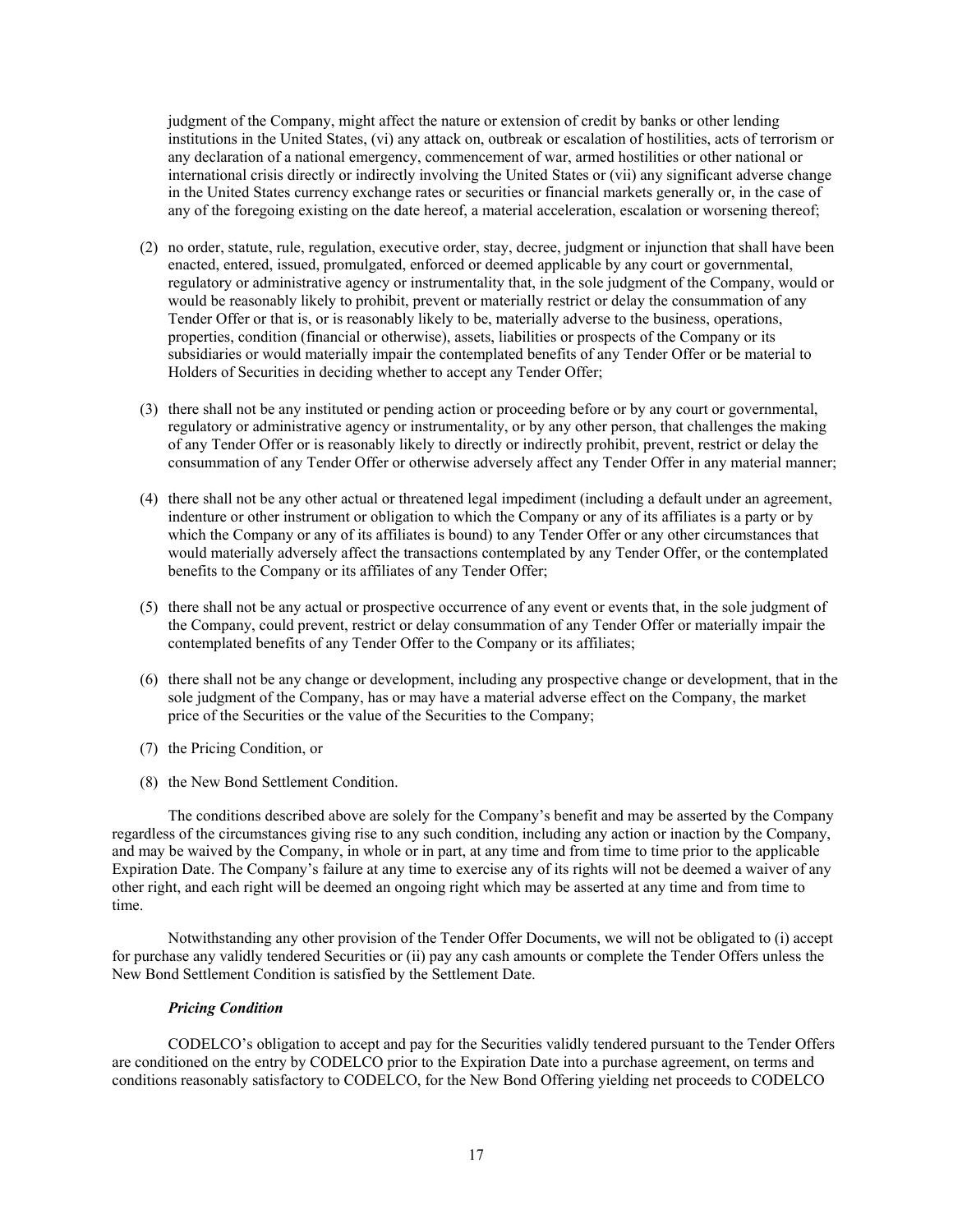sufficient to fund the aggregate Tender Consideration and Accrued Interest, together with any Accrued Interest thereon, due to Holders of Securities tendered in the Tender Offers.

#### *New Bond Settlement Condition*

CODELCO's obligation to accept and pay for the Securities validly tendered pursuant to the Tender Offers are conditioned on the successful closing of the New Bond Offering and receipt by CODELCO of the net proceeds therefrom on or prior to the Settlement Date.

The conditions described above are for our sole benefit, and we may assert them regardless of the circumstances giving rise to any such condition, including any action or inaction by us, and may be waived by us, in whole or in part, at any time and from time to time, in our sole discretion, but subject to the following sentence and applicable law. If any of the foregoing conditions have not been met, we may (but will not be obligated to), at any time at or prior to the Expiration Date or Settlement Date (solely with respect to the New Bond Settlement Condition), subject to the terms of this Offer to Purchase and applicable law, (a) terminate the Tender Offers, (b) extend the Tender Offers, on the same or amended terms, and thereby delay acceptance of any tendered and not withdrawn Securities, or (c) waive the unsatisfied condition or conditions and accept all validly tendered Securities. Our failure at any time to exercise any of such rights will not be deemed a waiver of any other right, and each right will be deemed an ongoing right which may be asserted at any time and from time to time.

Subject to applicable law, we expressly reserve the right, in our sole discretion, to extend or terminate the Tender Offers at any time. If we terminate the Tender Offers, all of the Securities validly tendered pursuant to such terminated Tender Offer will not be accepted for purchase and will be returned promptly to the tendering Holders thereof in accordance with applicable law at our expense.

The conditions described above are solely for CODELCO's benefit and may be asserted by CODELCO regardless of the circumstances giving rise to any such condition. We reserve the right, in our sole discretion, to waive any one or more of the conditions at any time. CODELCO's failure at any time to exercise any of our rights will not be deemed a waiver of any other right, and each right will be deemed an ongoing right which may be asserted at any time and from time to time.

# **Additional Purchases of Securities**

After the Expiration Date, CODELCO or its affiliates may from time to time purchase additional Securities in the open market, in privately negotiated transactions, through tender offers, exchange offers or otherwise, or CODELCO may redeem the Securities pursuant to the terms of the indenture governing the Securities. Any future purchases may be on the same terms or on terms that are more or less favorable to Holders of Securities than the terms of the Tender Offers and could be for cash or other consideration. Any future purchases will depend on various factors existing at that time. There can be no assurance as to which, if any, of these alternatives (or combinations thereof) we choose to pursue in the future. Any purchase or offer to purchase will be made in accordance with applicable law.

#### **Procedures for Tendering**

The following summarizes the procedures to be followed by all Holders in tendering their Securities.

The US\$ Securities are held in book-entry form through the facilities of DTC. The EUR Securities are held in book-entry form through the facilities of Euroclear and Clearstream. Only Holders are authorized to tender their Securities pursuant to the Tender Offers. Therefore, to tender Securities that are held through a broker, dealer, commercial bank, trust company or other nominee, a beneficial owner thereof must instruct such nominee to tender the Securities on such beneficial owner's behalf according to the procedure described below. See "—Book Entry Transfer" and "—Other Matters" for discussions of the items that all Holders who tender Securities in the Tender Offers will be deemed to have represented, warranted and agreed.

For a Holder to tender US\$ Securities validly pursuant to the Tender Offers (other than through the Guaranteed Delivery Procedures), (1) an Agent's Message (as defined herein) and any other required documents must be received by the Tender Agent at its address set forth on the back cover of this Offer to Purchase and (2)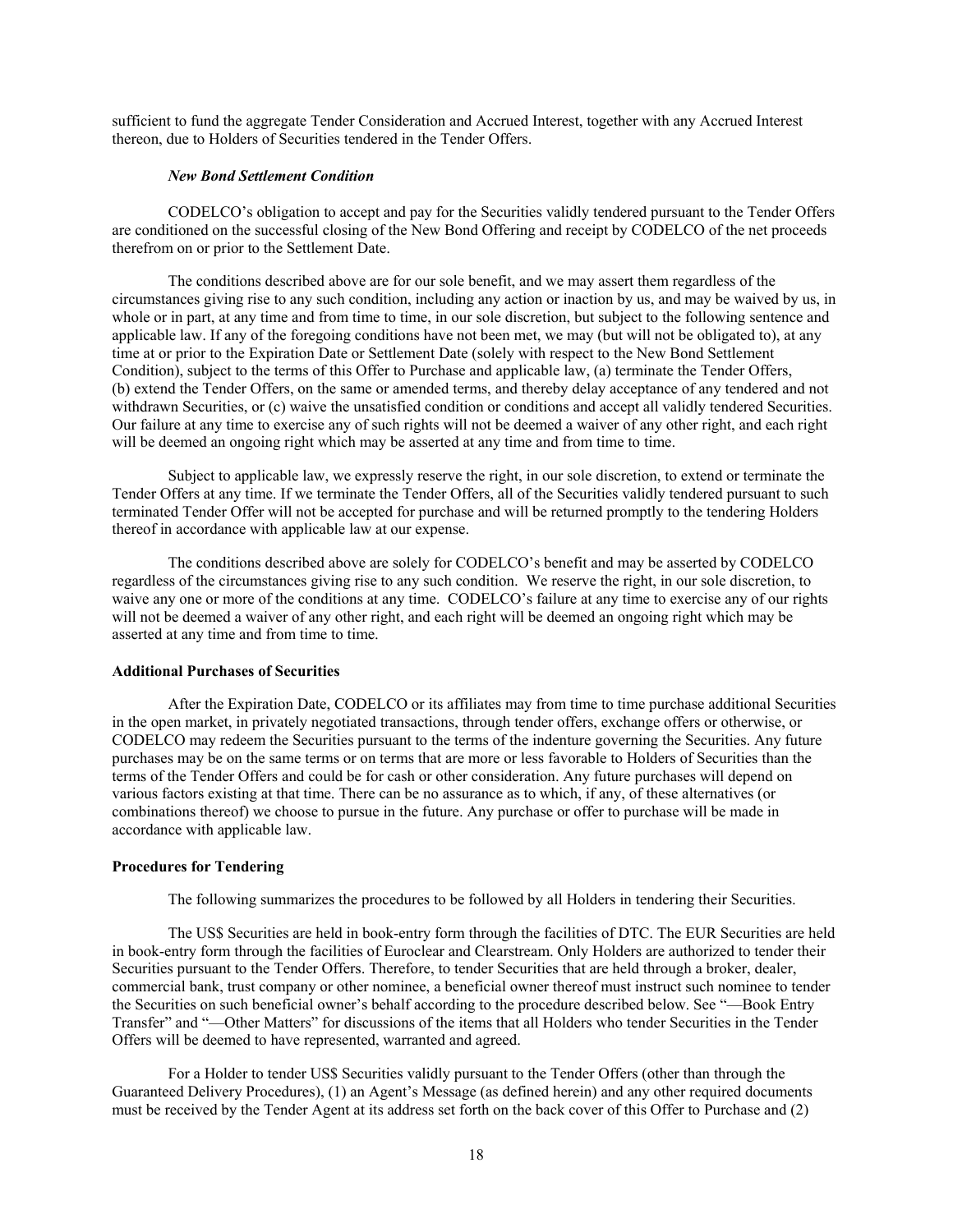tendered Securities must be transferred pursuant to the procedures for book-entry transfer described below and a confirmation of such book-entry transfer must be received by the Tender Agent at or prior to the Expiration Date.

To effectively tender US\$ Securities, DTC participants should transmit their acceptance through the Automated Tender Offer Program ("ATOP") of DTC, for which the Tender Offers will be eligible, and DTC will then edit and verify the acceptance and send an Agent's Message to the Tender Agent for its acceptance. Delivery of tendered US\$ Securities must be made to the Tender Agent pursuant to the book-entry delivery procedures set forth below.

We will only accept tenders of EUR Securities held through Euroclear or Clearstream by way of the submission by the interested Holders of valid electronic tender and blocking instructions ("Tender Instructions"), in the form required by Euroclear or Clearstream, as applicable.

To effectively tender EUR Securities held through Euroclear or Clearstream, the interested Holders should deliver, or arrange to have delivered on your behalf, via Euroclear or Clearstream, and in accordance with the requirements of such Covered Clearing System, a valid Tender Instruction that is received by the Tender Agent prior to the Expiration Date.

By tendering Securities pursuant to the Tender Offers, a Holder will have represented, warranted and agreed that such Holder is the beneficial owner of, or a duly authorized representative of one or more such beneficial owners of, and has full power and authority to tender, sell, assign and transfer, the Securities tendered thereby and that when such Securities are accepted for purchase, we will acquire good, indefeasible, marketable and unencumbered title thereto, free and clear of all liens, restrictions, charges and encumbrances and not subject to any adverse claim or right and that such Holder will cause such Securities to be delivered in accordance with the terms of the Tender Offers. The Holder by tendering Securities will also have agreed to (a) not sell, pledge, hypothecate or otherwise encumber or transfer any Securities tendered from the date of such tender and that any such purported sale, pledge, hypothecation or other encumbrance or transfer will be void and of no effect and (b) execute and deliver such further documents and give such further assurances as may be required in connection with the Tender Offers and the transactions contemplated thereby, in each case on and subject to the terms and conditions of the Tender Offers. In addition, by tendering Securities a Holder will also have released us and our affiliates from any and all claims that Holders may have arising out of or relating to the Securities.

#### *Procedures for Tendering US\$ Securities*

The Tender Agent will establish an account with respect to the US\$ Securities at DTC for purposes of the Tender Offers, and any financial institution that is a participant in DTC may make book-entry delivery of the Securities by causing DTC to transfer such Securities into the Tender Agent's account in accordance with DTC's procedures for such transfer. DTC will then send an Agent's Message to the Tender Agent. The confirmation of a book-entry transfer into the Tender Agent's account at DTC as described above is referred to herein as a "Book-Entry Confirmation". Delivery of documents to DTC does not constitute delivery to the Tender Agent.

The term "Agent's Message" means a message transmitted by DTC to, and received by, the Tender Agent and forming a part of the Book-Entry Confirmation, which states that DTC has received an express acknowledgment from the participant in DTC described in such Agent's Message, stating the aggregate principal amount of Securities that have been tendered by such participant pursuant to the Tender Offers, that such participant has received the Offer to Purchase and that such participant agrees to be bound by and makes the representations and warranties contained in the terms of the Tender Offers and that CODELCO may enforce such agreement against such participant.

The tender by a Holder pursuant to the procedures set forth herein will constitute an agreement between such Holder and us in accordance with the terms and subject to the conditions set forth herein and in the other Tender Offer Documents.

**Holders of US\$ Securities desiring to tender US\$ Securities pursuant to ATOP must allow sufficient time for completion of the ATOP procedures during normal business hours of DTC**. Except as otherwise provided herein, delivery of US\$ Securities will be made only when the Agent's Message is actually received by the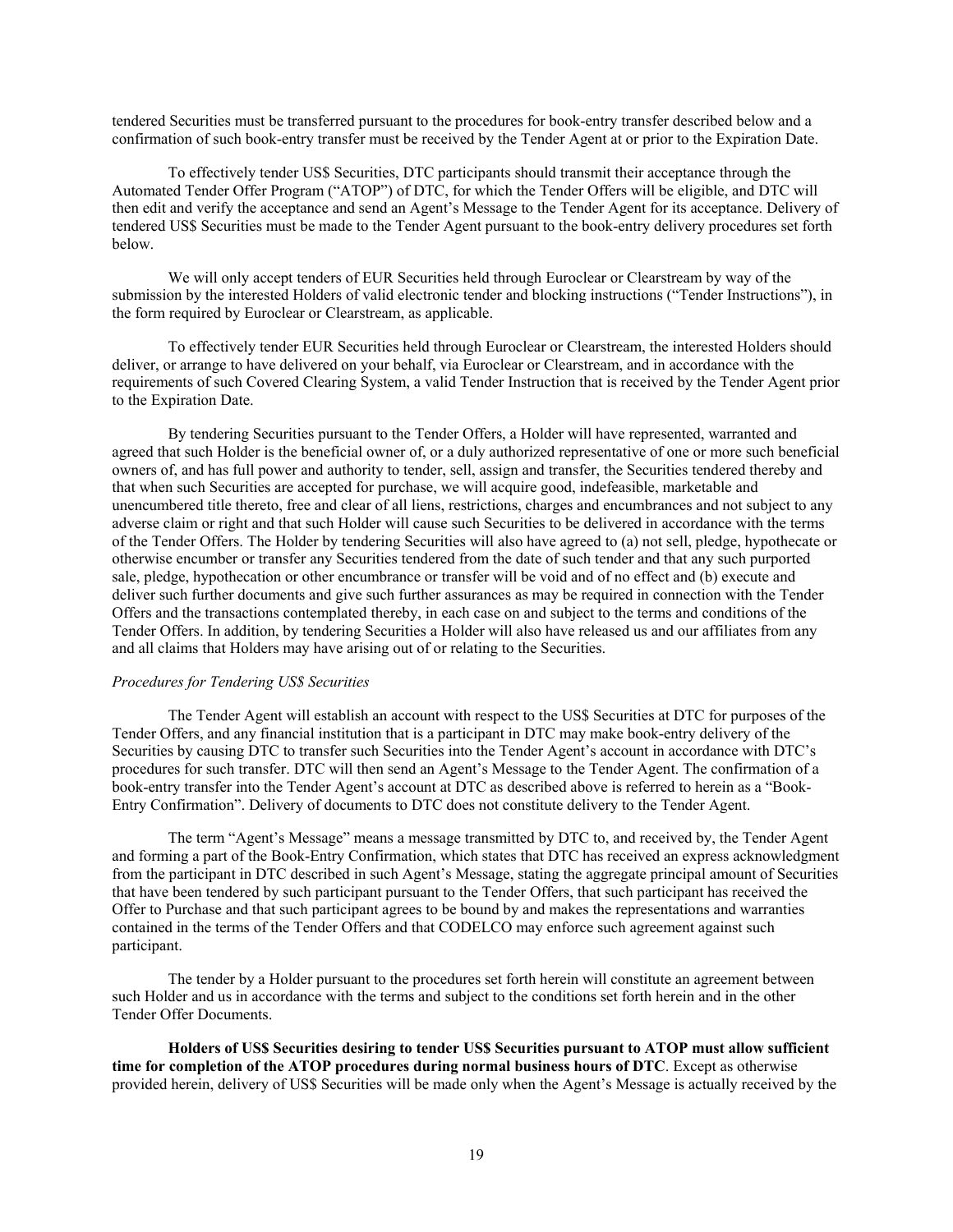Tender Agent. No documents should be sent to us or the Dealer Managers. If you are tendering through a nominee, you should check to see whether there is an earlier deadline for instructions with respect to your decision.

#### *Procedures for Tendering EUR Securities*

The tendering of EUR Securities held through Euroclear or Clearstream in the Tender Offers will be deemed to have occurred upon receipt by the Tender Agent, via Euroclear or Clearstream of a valid Tender Instruction in accordance with the requirements of such Covered Clearing System. The receipt of such Tender Instruction by Euroclear or Clearstream will be acknowledged in accordance with the standard practices of such Covered Clearing System and will result in the blocking of the relevant EUR Securities in the Covered Clearing System so that no transfers may be effected in relation to such EUR Securities.

You must take the appropriate steps through the Covered Clearing System so that no transfers may be effected in relation to such blocked EUR Securities at any time after the date of submission of such Tender Instruction, in accordance with the requirements of the Covered Clearing System and the deadlines required by such Covered Clearing System. By blocking such EUR Securities in the Covered Clearing System, each person who is shown in the records of such Covered Clearing System as a holder of a particular principal amount of the EUR Securities (also referred to as "Direct Participants" and each a "Direct Participant") will be deemed to consent to the Covered Clearing System providing details concerning your identity to us, the Tender Agent and the Dealer Managers.

When considering whether to participate in the Tender Offers, Holders of EUR Securities should take into account that restrictions on the transfer at Euroclear and Clearstream of EUR Securities will apply beginning at the time of submission of Tender Instructions. An Holder of EUR Securities will, on submitting a Tender Instruction through Euroclear or Clearstream, agree that its EUR Securities will be blocked in the relevant account at Euroclear or Clearstream, as applicable, from the date the relevant Tender Instruction is submitted until the earlier of (i) the time of settlement on the applicable settlement date and (ii) the date of any termination of the relevant Tender Offers or on which the tender of Securities is withdrawn

Only Direct Participants may submit Tender Instructions. Each Holder or beneficial owner of EUR Securities that is not a Direct Participant must arrange for the Direct Participant through which it holds the relevant EUR Securities to submit a Tender Instruction on its behalf to Euroclear or Clearstream by the deadlines specified by such Covered Clearing System.

#### *Guaranteed Delivery*

If a Holder desires to tender Securities pursuant to the Tender Offers and (1) such Holder cannot comply with the procedure for book-entry transfer by the Expiration Date or (2) such Holder cannot deliver the other required documents to the Tender Agent by the Expiration Date, such Holder may effect a tender of Securities pursuant to a guaranteed delivery (the "Guaranteed Delivery Procedures") if all of the following are complied with:

- such tender is made by or through an Eligible Institution (as defined below);
- at or prior to the Expiration Date, either (a) the Tender Agent has received from such Eligible Institution at the address of the Tender Agent set forth on the back cover of this Offer to Purchase, a properly completed and duly executed Notice of Guaranteed Delivery (delivered by facsimile transmission, mail or hand) in substantially the form provided by us setting forth the name and address of the DTC, Euroclear or Clearstream participant tendering Securities on behalf of the Holder(s) and the principal amount of Securities being tendered, or (b) in the case of Securities held in book-entry form, such Eligible Institution has complied with the requirements of the Covered Clearing System for guaranteed delivery; and in either case representing that the Holder(s) own such Securities, and that the tender is being made thereby and guaranteeing that, no later than 5:00 p.m., New York City time, on the Guaranteed Delivery Date, a properly transmitted Agent's Message or Tender Instruction, as applicable, together with confirmation of book-entry transfer of the Securities specified therein pursuant to the procedures set forth under the caption "Procedures for Tendering" will be deposited by such Eligible Institution with the Tender Agent; and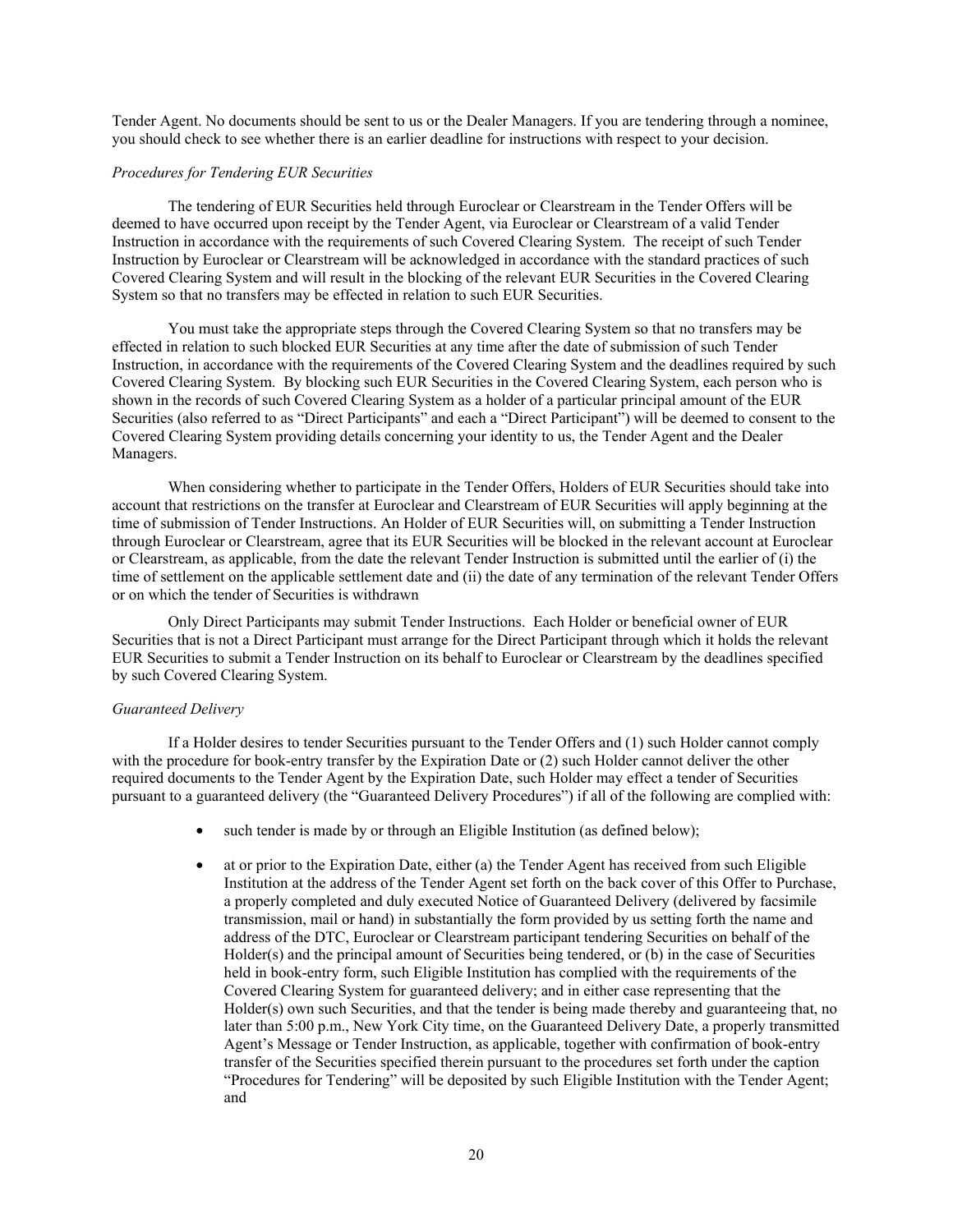• no later than 5:00 p.m., New York City time, on the Guaranteed Delivery Date, a properly transmitted Agent's Message or Tender Instruction, as applicable, together with confirmation of book-entry transfer or blocking of the Securities specified therein pursuant to the procedures set forth under the caption "Procedures for Tendering," and all other required documents are received by the Tender Agent.

Interest will cease to accrue on the Settlement Date for all Securities accepted in the Tender Offers, including those tendered pursuant to the Guaranteed Delivery Procedures.

The Eligible Institution that tenders Securities pursuant to the Guaranteed Delivery Procedures must (i) no later than the Expiration Date, comply with the requirements of the Covered Clearing System for guaranteed delivery, and (ii) no later than the Guaranteed Delivery Date, deliver the Agent's Message or Tender Instruction, as applicable,, together with confirmation of book-entry transfer or blocking of the Securities specified therein, to the Tender Agent as specified above. **Failure to do so could result in a financial loss to such Eligible Institution.**

If a Holder is tendering Securities through the requirements of the Covered Clearing System pursuant to the Guaranteed Delivery Procedures, the Eligible Institution should not complete and deliver the Notice of Guaranteed Delivery, but such Eligible Institution will be bound by the terms of the Tender Offers, including the Notice of Guaranteed Delivery, as if it was executed and delivered by such Eligible Institution. Holders who hold Securities in book-entry form and tender pursuant to the Guaranteed Delivery Procedures should, at or prior to the Guaranteed Delivery Date, only comply with the requirements of the Covered Clearing System to guaranteed delivery.

Securities may be tendered pursuant to the Guaranteed Delivery Procedures only in Authorized Denominations. No alternative, condition or contingent tenders will be accepted.

#### **Other Matters**

Notwithstanding any other provision of this Offer to Purchase, payment of the Tender Consideration and Accrued Interest, as applicable, plus Applicable Additional Amounts, if any, in exchange for Securities tendered and accepted for purchase pursuant to the Tender Offers will occur only after timely compliance with the procedures for tender specified in this Offer to Purchase. Tenders of Securities pursuant to the procedures described above, and acceptance thereof by the Company, will constitute a binding agreement between the tendering Holder and the Company upon the terms and subject to the Conditions to the Tender Offers as set forth in this Offer to Purchase and, if applicable, the Notice of Guaranteed Delivery. All questions as to the form of all documents and the validity (including time of receipt) and acceptance of all tenders and withdrawals of Securities will be determined by the Company, in its sole discretion, the determination of which shall be final and binding. Alternative, conditional or contingent tenders will not be considered valid. The Company reserves the right, in its sole discretion, to reject any or all tenders of Securities that are not in proper form or the acceptance of which would, in its opinion, be unlawful. The Company also reserves the right, in its sole discretion, to waive any defects, irregularities or conditions of tender as to particular Securities or to grant Holders an opportunity to cure any defect or irregularity in connection with tenders within such time as it determines. A waiver of one defect does not obligate waivers of other defects. Tenders of Securities shall not be deemed to have been made until all defects and irregularities have been waived by the Company or cured. None of the Company, its affiliates, the Dealer Managers, the Tender Agent or any other person will be under any duty to give notice of any defects or irregularities in tenders of Securities or will incur any liability to Holders for failure to give any such notice. The Company's interpretations of the Conditions to the Tender Offers will be final and binding

#### **Acceptance of Securities**

Assuming the conditions to the Tender Offers are satisfied or waived, we will pay the Tender Consideration and Accrued Interest on the Settlement Date for Securities that are properly tendered and accepted in the Tender Offers, which will result in the repayment and redemption of all Securities validly tendered and accepted by the Company.

We reserve the right, in our sole discretion, but subject to applicable law and limitations described elsewhere in this Offer to Purchase, to (a) delay acceptance of Securities tendered under any Tender Offer (subject to Rule 14e-l under the Exchange Act, which requires that we pay the consideration offered or return Securities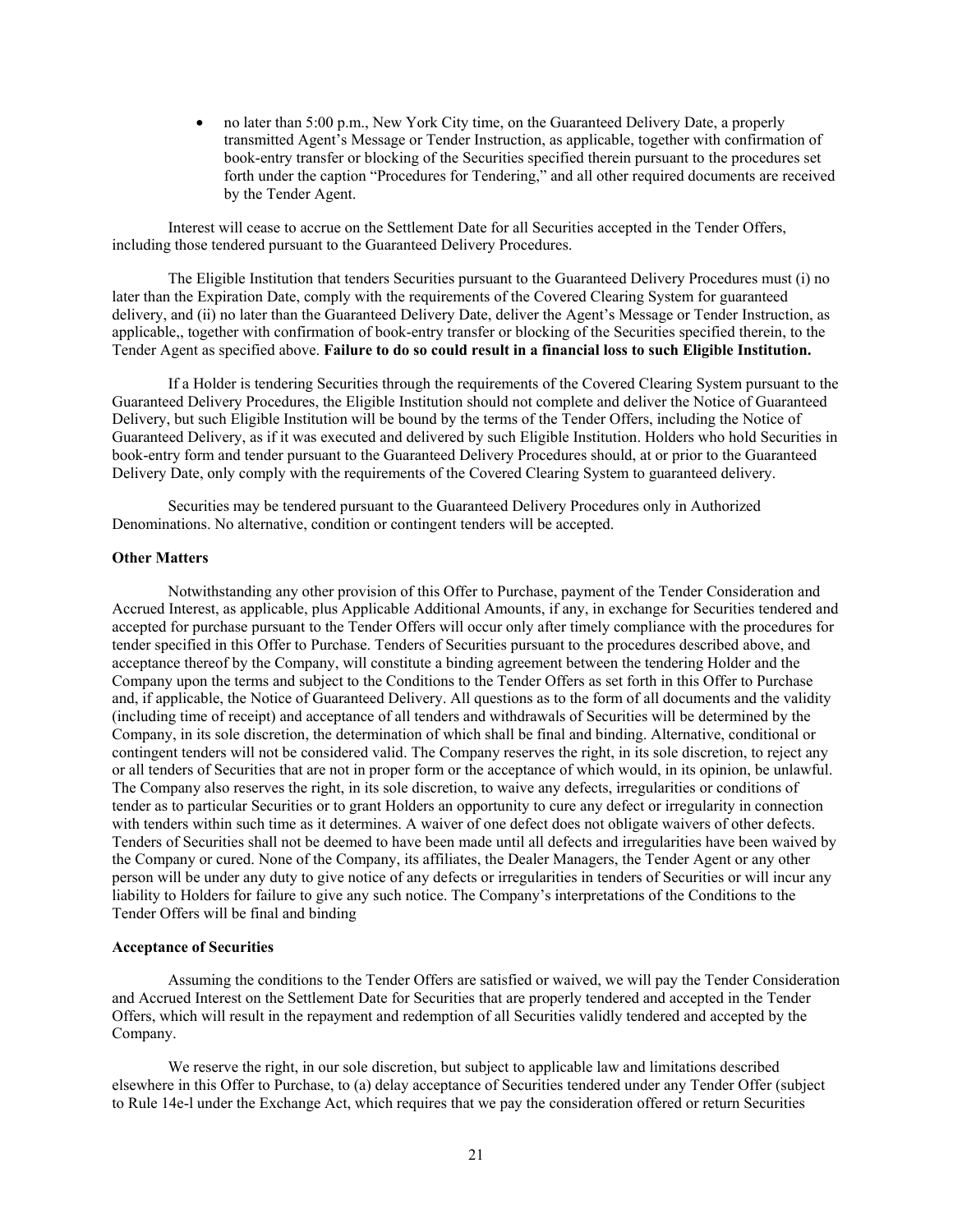deposited by or on behalf of the Holders promptly after the termination or withdrawal of the Tender Offers) or (b) terminate any Tender Offer at any time prior to the Expiration Date or Settlement Date (solely with respect to the New Bond Settlement Condition) if the conditions thereto are not satisfied or waived by us.

For purposes of the Tender Offers, we will have accepted for purchase validly tendered Securities (or defectively tendered Securities with respect to which we have waived such defect) if, as and when we give oral (promptly confirmed in writing) or written notice thereof to the Tender Agent. We will pay any cash amounts by depositing such payment at the direction of the Tender Agent, with the applicable Covered Clearing System. Subject to the terms and conditions of the Tender Offers, payment of any cash amounts will be made by the applicable Covered Clearing System according to the instructions of the Tender Agent on the Settlement Date. The Tender Agent will act as agent for participating Holders of the Securities for the purpose of receiving Securities from, and transmitting cash payments to, such Holders. With respect to tendered Securities that are to be returned to Holders, such Securities will be credited to the account maintained at the applicable Covered Clearing System from which such Securities were delivered after the expiration or termination of the Tender Offers.

If, for any reason, acceptance for purchase of tendered Securities, or delivery of any cash amounts for validly tendered and accepted Securities, pursuant to the Tender Offers are delayed, or we are unable to accept tendered Securities for purchase or deliver any cash amounts for validly tendered and accepted Securities pursuant to the Tender Offers, then the Tender Agent may, nevertheless, on behalf of us, retain the tendered Securities, without prejudice to our rights described under "—Expiration Date; Extensions" and "—Conditions to the Tender Offers" above and "—Withdrawal of Tenders" below, but subject to Rule 14e-l under the Exchange Act, which requires that we pay the consideration offered or return the Securities tendered promptly after the termination or withdrawal of the Tender Offers.

If any tendered Securities are not accepted for purchase for any reason pursuant to the terms and conditions of the Tender Offers, such Securities will be credited to the account maintained at the applicable Covered Clearing System from which such Securities were delivered promptly following the Expiration Date or the termination of the Tender Offers.

Holders of Securities tendered and accepted by us pursuant to the Tender Offers will be entitled to accrued and unpaid interest on their Securities to, but excluding, the Settlement Date, which interest shall be payable on the Settlement Date. Under no circumstances will any Accrued Interest be payable because of any delay by the Tender Agent or the Covered Clearing Systems in the transmission of funds to Holders of accepted Securities or otherwise.

Tendering Holders of Securities accepted in the Tender Offers will not be obligated to pay brokerage commissions or fees to us, the Dealer Managers, the Tender Agent or the Information Agent or, except as set forth below, to pay transfer taxes with respect to the tender of their Securities.

#### **Withdrawal of Tenders**

Securities validly tendered in the Tender Offers may be validly withdrawn at any time at or prior to the Withdrawal Date. Securities tendered after the Withdrawal Date may not be withdrawn, except in limited circumstances. After the Withdrawal Date, for example, tendered Securities may not be validly withdrawn unless we amend or otherwise change the Tender Offers in a manner material to tendering Holders or are otherwise required by law to permit withdrawal (as determined by us in our reasonable discretion). The minimum period during which the Tender Offers will remain open following material changes in the terms of the Tender Offers or in the information concerning the Tender Offers will depend upon the facts and circumstances of such changes, including the relative materiality of the changes. With respect to a change in consideration, the Tender Offers will remain open for a minimum five business day period. If the terms of the Tender Offers are amended in a manner determined by CODELCO to constitute a material change, CODELCO will promptly disclose any such amendment in a manner reasonably calculated to inform Holders of such amendment, and CODELCO will extend the Tender Offers to a date that is a minimum three business day period following the date that notice of such change is first published or sent to Holders to allow for adequate dissemination of such change, if the Tender Offers would otherwise expire during such time period. If the Tender Offers are terminated, Securities tendered pursuant to the Tender Offers will be returned promptly to the tendering Holders.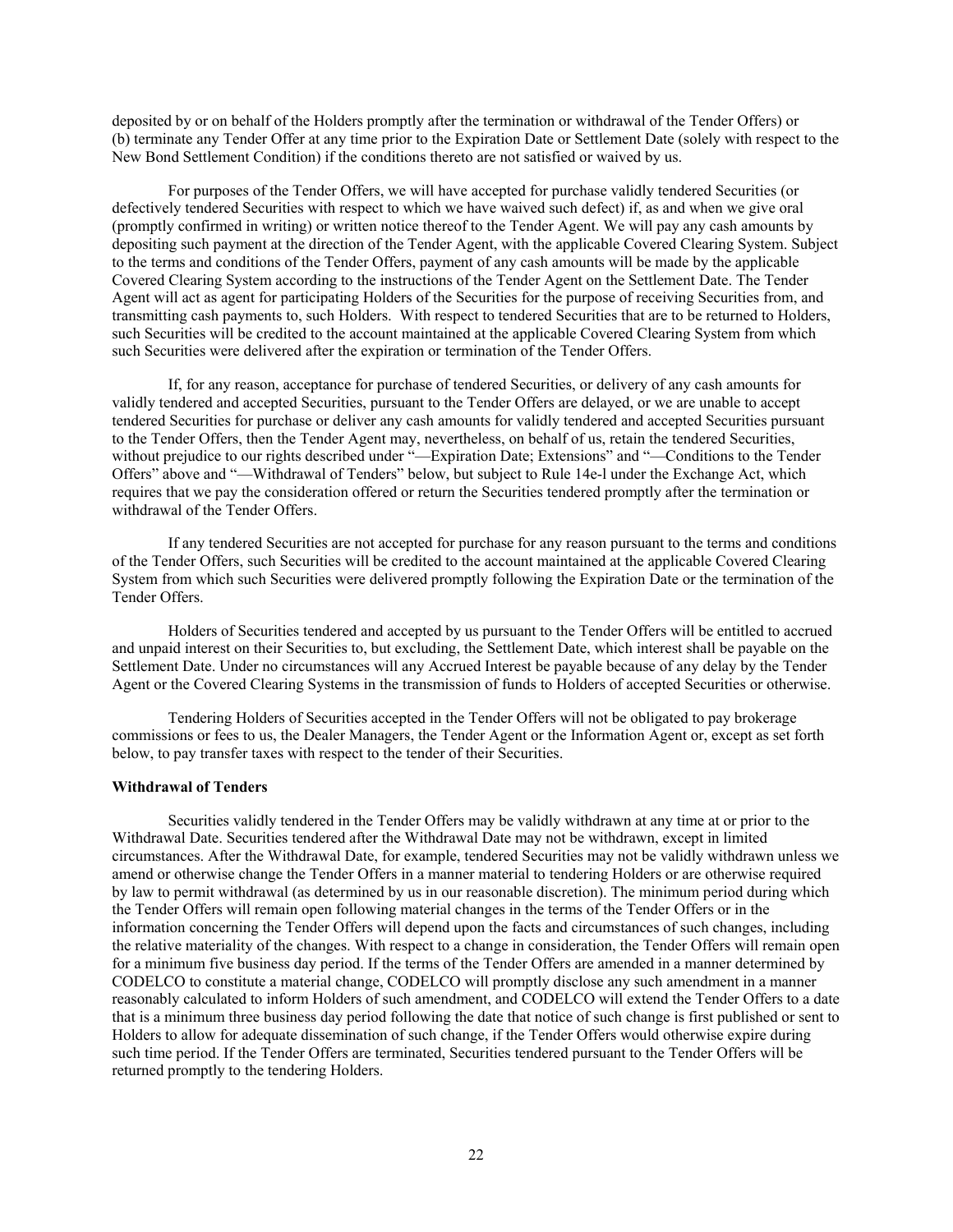For a withdrawal of a tender of US\$ Securities to be effective, a written or facsimile transmission notice of withdrawal must be timely received by the Tender Agent at its address set forth on the back cover page of this Offer to Purchase at or prior to the Withdrawal Date, by mail, fax or hand delivery or by a properly transmitted "Request Message" through ATOP. Any such notice of withdrawal must:

- (a) specify the name of the Holder who tendered the Securities to be withdrawn and, if different, the name of the registered holder of such US\$ Securities (or, in the case of Securities tendered by book-entry transfer, the name of the DTC participant whose name appears on the security position as the owner of such Securities);
- (b) contain the description of the US\$ Securities to be withdrawn (including the principal amount of the US\$ Securities to be withdrawn); and
- (c) except in the case of a notice of withdrawal transmitted through ATOP, be signed by such participant in the same manner as the participant's name is listed in the applicable Agent's Message, or be accompanied by evidence satisfactory to us that the person withdrawing the tender has succeeded to the beneficial ownership of such US\$ Securities.

For a withdrawal of EUR Securities tendered through Euroclear or Clearstream to be effective, you must submit an electronic withdrawal instruction in accordance with the requirements of Euroclear or Clearstream and the deadlines required by that Covered Clearing System in order to unblock the tendered EUR Securities. To be valid, such instruction must specify the EUR Securities to which the original Tender Instruction related, the securities account to which such EUR Securities are credited and any other information required by Euroclear or Clearstream.

The signature on a notice of withdrawal must be guaranteed by a recognized participant (a "Medallion Signature Guarantor") unless such Securities have been tendered for the account of an Eligible Institution (as defined below). If the Securities to be withdrawn have been delivered or otherwise identified to the Tender Agent, a signed notice of withdrawal will be effective immediately upon the Tender Agent's receipt of written or facsimile notice of withdrawal. An "Eligible Institution" is one of the following firms or other entities identified in Rule 17Ad-15 under the Exchange Act (as the terms are defined in such Rule 17Ad-15):

- a bank;
- a broker, dealer, municipal securities dealer, municipal securities broker, government securities dealer or government securities broker;
- a credit union;
- a national securities exchange, registered securities association or clearing agency; or
- a savings institution that is a participant in a Securities Transfer Association recognized program.

Withdrawal of tenders of Securities may not be rescinded, and any Securities properly withdrawn will thereafter not be validly tendered for purposes of the Tender Offers. Withdrawal of Securities may only be accomplished in accordance with the foregoing procedures. Securities validly withdrawn may thereafter be retendered at any time on or before the Expiration Date by following the procedures described under "—Procedures for Tendering."

We will determine all questions as to the form and validity (including time of receipt) of any notice of withdrawal of a tender, in our sole discretion, which determination shall be final and binding. None of CODELCO, the Trustee, the Dealer Managers, the Tender Agent, the Information Agent or the Fiscal Agent, or any other person will be under any duty to give notification of any defect or irregularity in any notice of withdrawal of a tender or incur any liability for failure to give any such notification.

If we are delayed in our acceptance for purchase or purchase of any Securities or if we are unable to accept for purchase or purchase any Securities pursuant to the Tender Offers for any reason, then, without prejudice to our rights hereunder, but subject to applicable law, tendered Securities may be retained by the Tender Agent on our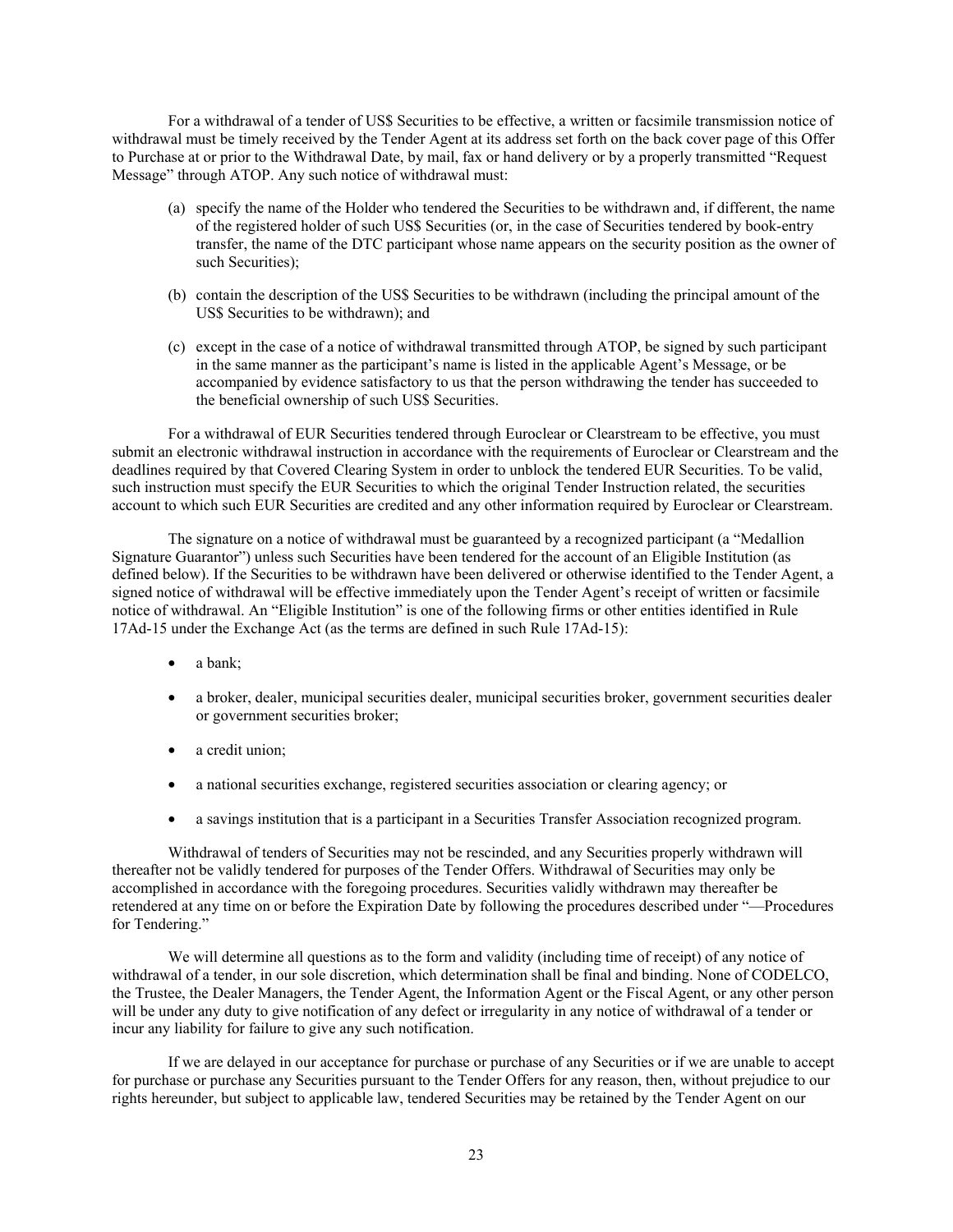behalf and may not be validly withdrawn (subject to Rule 14e-l under the Exchange Act, which requires that we issue or pay the consideration offered or return the Securities deposited by or on behalf of the Holders promptly after the termination or withdrawal of the Tender Offers).

# **Transfer Taxes**

The Company will pay or cause to be paid all transfer taxes applicable to the purchase and transfer of Securities pursuant to the Tender Offers, except as described in the next sentence. The amount of any applicable transfer tax (whether imposed on the registered Holder or any other person) will be payable by the tendering Holder (i) if the payment of the Tender Consideration is being made to, or if beneficial interests in the Notes for principal amounts not tendered or not accepted for purchase are to be delivered to any person other than the Covered Clearing System participant in whose name the Securities are held on the books of Covered Clearing System, or (ii) if the transfer tax is imposed for any reason other than the purchase of Securities under the Tender Offers. If satisfactory evidence of payment, or exemption from payment, of a tax described in the preceding sentence is not submitted, then the amount of that transfer tax will be deducted from the Tender Consideration otherwise payable to the tendering Holder.

# **Certain Consequences to Holders of Securities Not Tendering in the Tender Offers**

Any of the Securities that are not tendered to us prior to the Expiration Date or the Guaranteed Delivery Date pursuant to the Guaranteed Delivery Procedures or are not accepted for purchase will remain outstanding, will mature on their respective maturity dates and will continue to accrue interest in accordance with, and will otherwise be entitled to all the rights and privileges under, the indenture governing the Securities. The trading markets for Securities that are not purchased could become more limited than the existing trading markets for the Securities. More limited trading markets might adversely affect the liquidity, market prices and price volatility of the Securities. If markets for Securities that are not purchased exist or develop, the Securities may trade at a discount to the prices at which they would trade if the principal amount outstanding had not been reduced. See "Risk Factors."

# **Unique Identifier Code**

Holders who wish to tender their Securities and also subscribe for New Bonds should quote a Unique Identifier Code, which can be obtained by contacting the Dealer Managers, through the applicable Covered Clearing System. A Unique Identifier Code is only relevant (but is not required) if a tendering Holder wishes to subscribe for New Bonds. A Unique Identifier Code is not required for a Holder to tender its Securities, and will not be taken into account in the acceptance of Securities in the Tender Offers. The Unique Identifier Code is only being provided to facilitate identification of tendering Holders of Securities that may be interested in subscribing for New Bonds and should not be considered consideration or an entitlement of any nature.

The receipt of a Unique Identifier Code in conjunction with any tender of Securities in the Tender Offers is not an allocation of the New Bonds. In order to apply for the purchase of the New Bonds the tendering Holders must make a separate application in respect of the New Bonds for the purchase of such New Bonds pursuant to the New Bond Offering. CODELCO will review tender instructions received and may give priority in the allocation of the New Bonds to those investors tendering with Unique Identifier Codes. However, allocations of New Bonds will be determined by us, together with the initial purchasers in the New Bond Offering, in our sole discretion, and no assurances can be given that any Holder that tenders Securities and submits a Unique Identifier Code will be given an allocation of New Bonds at the levels it may subscribe for, or at all.

The receipt of a Unique Identifier Code in conjunction with any tender of Securities in the Tender Offers is not an application for the purchase of the New Bonds in the New Bond Offering. In order to apply for the purchase of the New Bonds, Holders must make a separate application to any of the initial purchasers in the New Bond Offering for the purchase of such New Bonds.

CODELCO may, in its sole discretion, decline to accept an application for New Bonds quoting the Unique Identifier Code in the event that the Holder specifies a wrong Unique Identifier Code or in the case there is any other defect related to the Unique Identifier Code. CODELCO reserves the right to waive any such defect.

For the avoidance of doubt, the ability to purchase New Bonds in the New Debt Offering and for the use of Unique Identifier Codes to be effective is subject to all applicable securities laws and regulations in force in any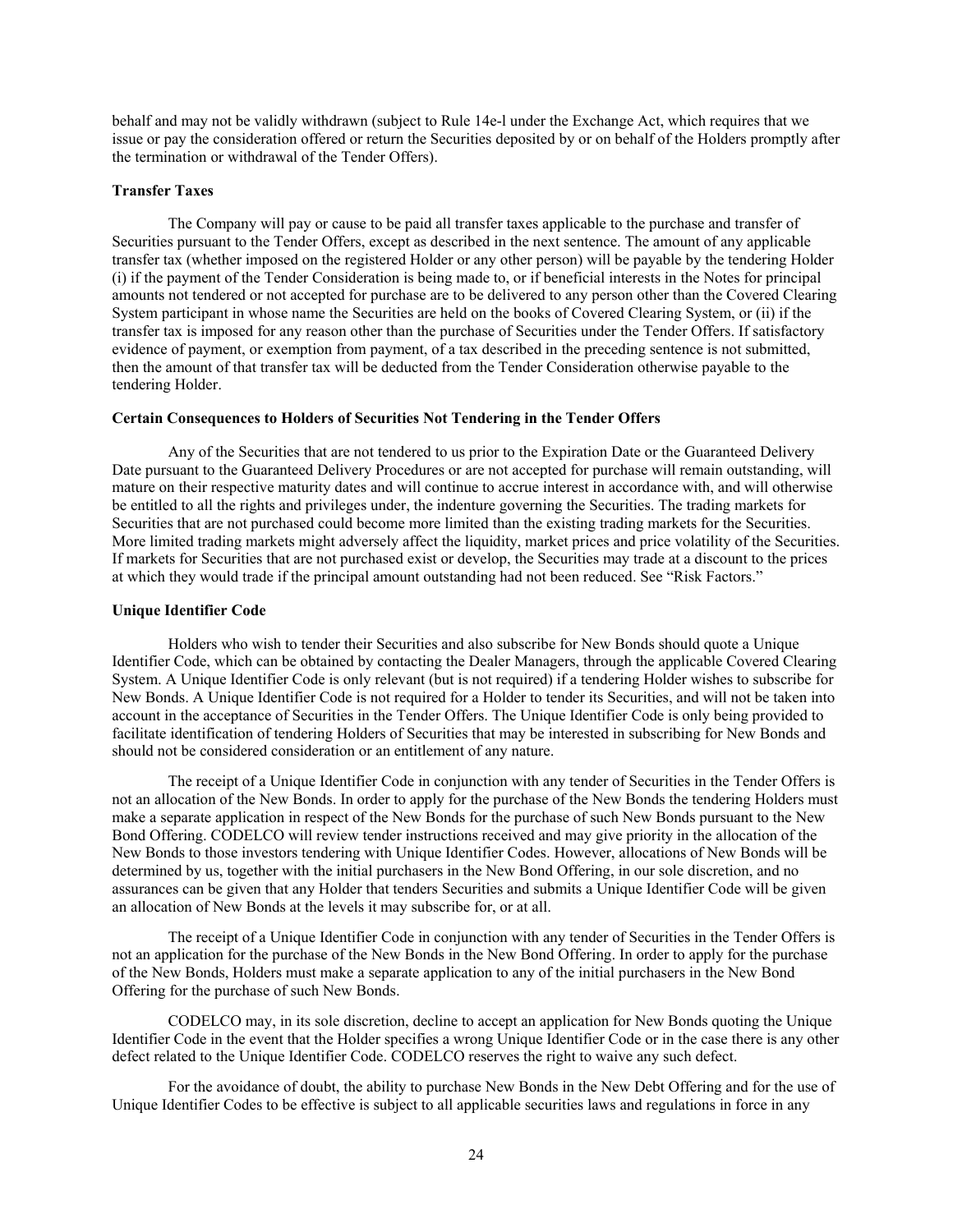relevant jurisdiction (including the jurisdiction of the relevant Holder and any selling restrictions set out in the offering documents regarding the New Bonds). It is the sole responsibility of each Holder to satisfy itself that it is eligible to purchase the New Bonds in the New Debt Offering before requesting a Unique Identifier Code. Any investment decision to purchase any New Bonds should be made solely on the basis of the information contained in the offering documents regarding the New Bonds, and no reliance is to be placed on any information other than that contained in such offering documents.

#### **Tender Agent**

DF King has been appointed as the Tender Agent for the Tender Offers. All correspondence in connection with the Tender Offers should be sent or delivered by each Holder of Securities, or a beneficial owner's custodian bank, depositary, broker, trust company or other nominee, to the Tender Agent at the address and telephone numbers set forth on the back cover page of this Offer to Purchase. We will pay the Tender Agent reasonable and customary fees for its services and will reimburse it for its out-of-pocket expenses in connection therewith.

#### **Information Agent**

DF King has also been appointed as the Information Agent for the Tender Offers and will receive reasonable and customary compensation for its services, and we will reimburse it for its out-of-pocket expenses in connection therewith. Questions concerning tender procedures and requests for additional copies of this Offer to Purchase should be directed to the Information Agent at the address and telephone numbers set forth on the back cover page of this Offer to Purchase. Holders of Securities may also contact their custodian bank, depositary, broker, trust company or other nominee for assistance concerning the Tender Offers.

#### **Dealer Managers**

We have retained BNP Paribas Securities Corp., BofA Securities, Inc., J.P. Morgan Securities LLC and Santander Investment Securities Inc. to act as Dealer Managers in connection with the Tender Offers. We will reimburse the Dealer Managers for their reasonable out-of-pocket expenses. The obligations of the Dealer Managers to perform such function are subject to certain conditions. We have agreed to indemnify the Dealer Managers against certain liabilities, including liabilities under the federal securities laws, in connection with their services. Questions regarding the terms of the Tender Offers may be directed to the Dealer Managers at the addresses and telephone numbers set forth on the back cover page of this Offer to Purchase.

At any given time, the Dealer Managers may trade Securities or other of our securities for their own accounts or for the accounts of their customers and, accordingly, may hold a long or short position in the Securities. To the extent the Dealer Managers hold Securities during the Tender Offers, they may tender such Securities under the Tender Offers.

From time to time in the ordinary course of business, the Dealer Managers and their affiliates have provided, and may provide in the future, investment or commercial banking services to us and our affiliates in the ordinary course of business for customary compensation.

In addition, in the ordinary course of their business activities, the Dealer Managers and their affiliates may make or hold a broad array of investments and actively trade debt and equity securities (or related derivative securities) and financial instruments (including bank loans) for their own account and for the accounts of their customers. Such investments and securities activities may involve securities and/or instruments of CODELCO or its affiliates. If any of the Dealer Managers or their affiliates has a lending relationship with CODELCO or its affiliates, certain of those Dealer Managers or their affiliates routinely hedge, and certain other of those Dealer Managers or their affiliates may hedge, their credit exposure to CODELCO or its affiliates consistent with their customary risk management policies. Typically, these dealer managers and their affiliates would hedge such exposure by entering into transactions which consist of either the purchase of credit default swaps or the creation of short positions in CODELCO's or its affiliates' securities. The Dealer Managers and their affiliates may also make investment recommendations and/or publish or express independent research views in respect of such securities or financial instruments and may hold, or recommend to clients that they acquire, long and/or short positions in such securities and instruments.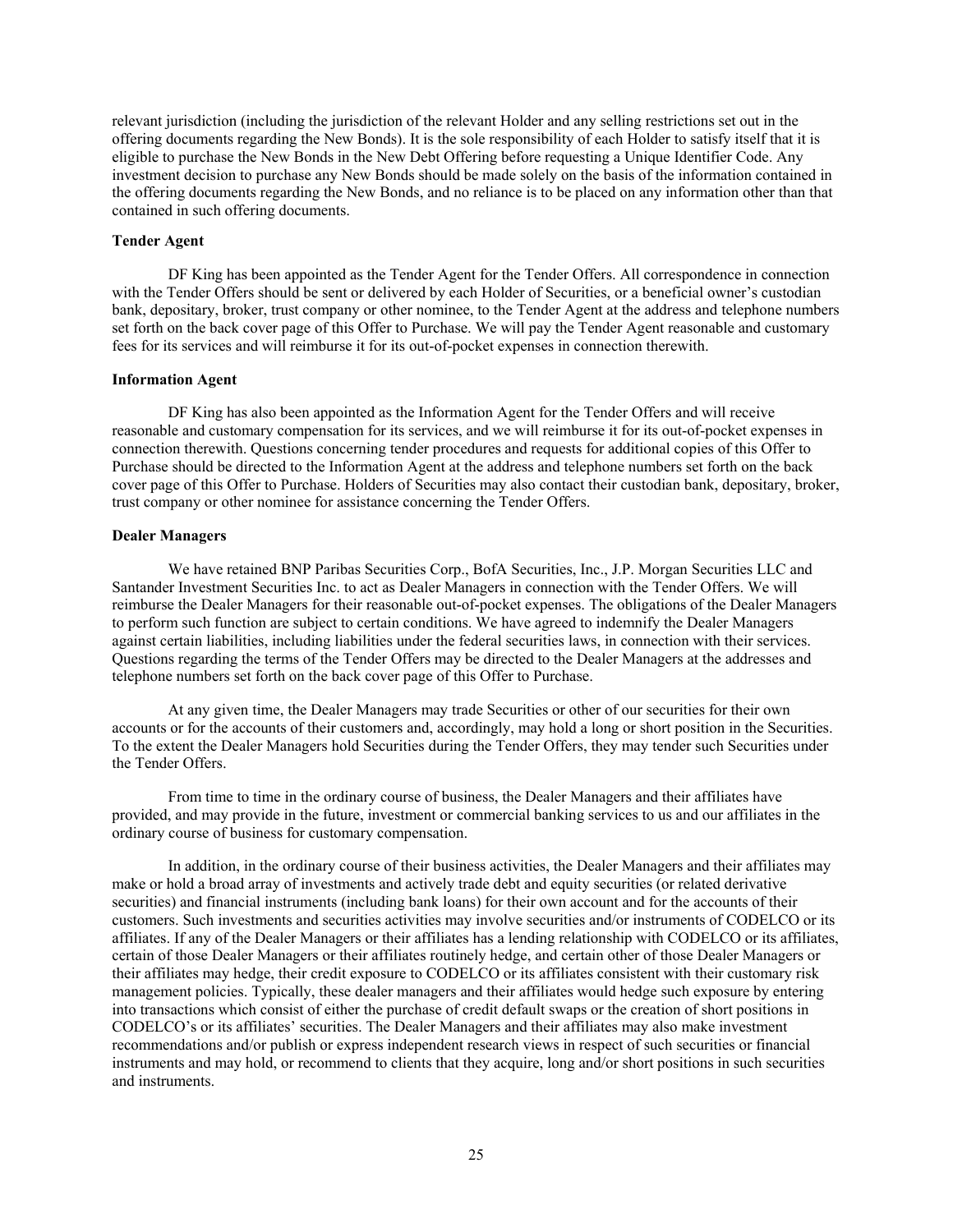Affiliates of the Dealer Managers are lenders and arrangers under certain of our or our affiliates' debt facilities, and have acted as initial purchasers in certain of our and our affiliates' debt offerings.

# **None of CODELCO, the Dealer Managers, the Trustee, the Tender Agent, the Information Agent or the Fiscal Agent makes any recommendation as to whether or not Holders of the Securities should tender their Securities in the Tender Offers.**

None of the Dealer Managers, the Tender Agent, the Information Agent, the Trustee or the Fiscal Agent assumes any responsibility for the accuracy or completeness of the information concerning us or our affiliates or the Securities contained or referred to in this Offer to Purchase or for any failure by us to disclose events that may have occurred and may affect the significance or accuracy of such information.

We will not make any payment to brokers, dealers or others soliciting acceptances of the Tender Offers other than the Dealer Managers, as described above.

Any questions or requests for assistance or for additional copies of the Tender Offer Documents may be directed to the Information Agent at one of the telephone numbers provided on the back cover of this Offer to Purchase. Holders may also contact the Dealer Managers at the telephone numbers provided on the back cover of this Offer to Purchase for assistance concerning the Tender Offers.

#### **Other Fees and Expenses**

Tendering Holders of Securities will not be required to pay any fee or commission to the Dealer Managers. However, if a tendering Holder handles the transaction through its broker, dealer, commercial bank, trust company or other institution, such Holder may be required to pay brokerage fees or commissions.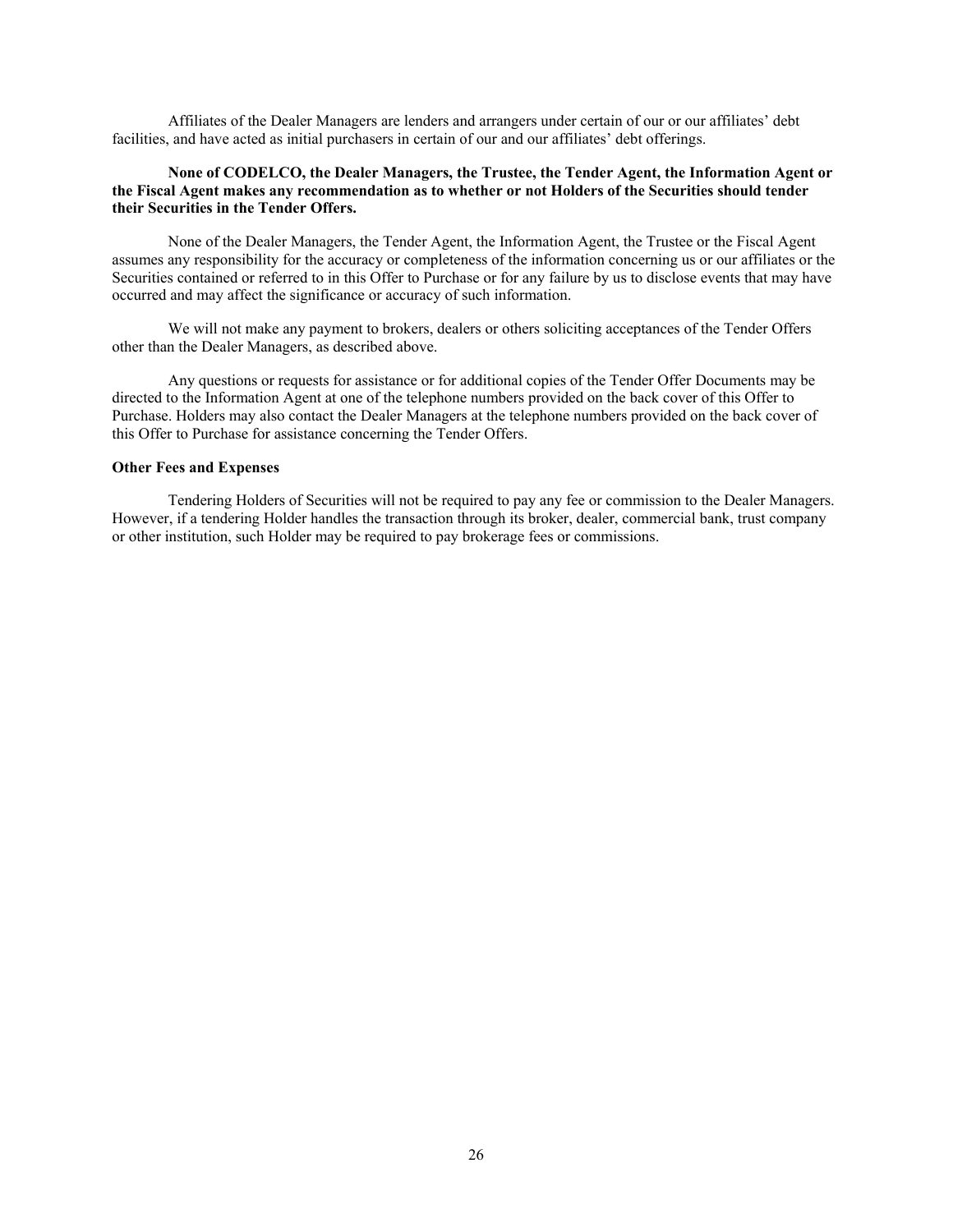# **TAX CONSIDERATIONS**

A tender of the Securities pursuant to the Tender Offers may be taxable transactions under the laws applicable to a Holder of the Securities. Holders of Securities should consult their own tax advisors to determine the particular tax consequences for them in respect of the sale of Securities.

# **Certain Chilean Income Tax Consequences**

#### *Chilean Income Tax Consequences Associated with the Securities*

The following discussion summarizes certain aspects of Chilean tax law, as currently in effect, that may be relevant to you if you are a Non-Resident Holder of Securities. For this purpose, a "Non-Resident Holder of Securities" or "Foreign Holder" means either: (i) in the case of an individual, a person who is neither a resident nor domiciled in Chile (for purposes of Chilean taxation, (a) an individual is a resident of Chile if he or she has remained in Chile, interruptedly or not, for a period or periods that in total exceed 183 days within any twelve month period and (b) an individual is domiciled in Chile if he or she resides in Chile with the actual or presumptive intent of staying in Chile notwithstanding the time resided in Chile (the intention will be determined according to the circumstances)); or (ii) in the case of a legal entity, a legal entity that is not organized under the laws of Chile, unless the Securities are assigned to a branch, agent, representative or permanent establishment of an entity in Chile.

Under Chilean income tax law (the "Income Tax Law"), payments of interest made by a Chilean resident/ the Company to a Non-Resident Holder of Securities will be subject to a Chilean interest withholding tax currently assessed at a rate of 4.0%. The Company is required to withhold, declare and pay such withholding tax. As described in the applicable indenture related to the relevant series of Securities, the Company has agreed, subject to specific exceptions and limitations, to pay to the holders Additional Amounts (as such term is defined in the applicable indenture related to the relevant series of Securities) in respect of the Chilean tax in order for the interest the Non-Resident Holder of Securities receives, net of the Chilean tax on interest income, to equal the amount which would have been received by the Non-Resident Holder of Securities in the absence of such withholding. See "Description of the Notes—Additional Amounts" in the applicable offering memorandum related to the relevant series of Securities. Premiums payable in connection with the Tender Offers will be treated as interest and subject to the Chilean interest withholding tax, and the Company will pay additional amounts in respect of such Chilean tax in the same manner as described in the preceding sentence (such additional amounts, together with any Additional Amounts, "Applicable Additional Amounts"). Non-Resident Holders of Securities will not be subject to any Chilean withholding taxes in respect of payments of the portion of the purchase price corresponding to the outstanding principal amount of such Security made by a Chilean resident/ the Company with respect to the Securities.

The Income Tax Law provides that a Foreign Holder is subject to income tax on his Chilean source income. For this purpose, Chilean source income means earnings from activities performed in Chile or from the sale, disposition or other transactions in connection with assets or goods located in Chile. For these purposes, Article 11 of the Income Tax Law, states that bonds and other private or public securities issued in Chile by taxpayers domiciled, resident or established in Chile will be deemed located in Chile. Pursuant to Rule No. 604 of 2015 issued by the Chilean tax authority, capital gains earned by a Foreign Holder on the sale or disposition of a note issued abroad by a Chilean company would not be deemed as Chilean source income. Therefore, any capital gains realized on the sale or other disposition by a Foreign Holder of the Securities generally should not be subject to any Chilean income taxes (except that any premium payable on redemption or purchase by the Company of the Securities will be treated as interest and subject to the Chilean interest withholding tax, as described above).

Any other payment to be made by us (other than interest or principal on the Securities and except for some special exceptions granted by Chilean law) will be subject to withholding tax of up to 35%, provided, however, that any such payment (A) is exempted from withholding tax if it is deemed a "comisión mercantil" pursuant to the Commercial Code of Chile and the interpretation of the Chilean tax authority or (B) subject to a 15% withholding tax if it is deemed payment for a professional or technical assistance service, provided that the payment is not made to a party organized, domiciled or resident in one of the countries which falls under the scope of article 41H of the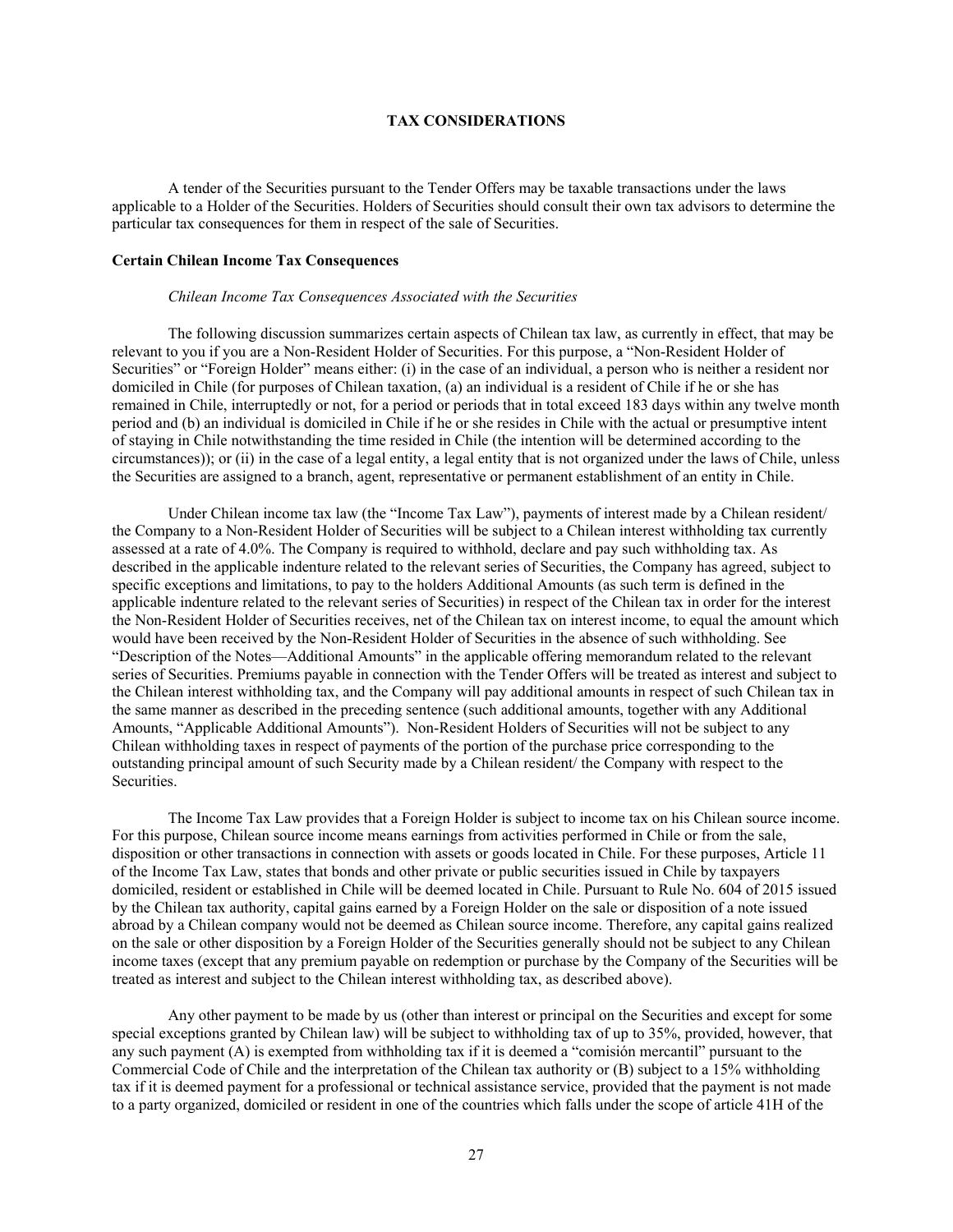Income Tax Law. The withholding tax rate applicable to payments of fees, compensation, services, and reimbursement of costs to a person not domiciled in, or resident of, Chile may be reduced or may be exempted if there is a double taxation treaty in force between Chile and the country of such person's residency that contemplates a reduced or exempt regime applicable to such payments.

A Foreign Holder will not be liable for estate, gift, inheritance, or similar taxes with respect to its holdings unless the notes held by a Foreign Holder are either located in Chile at the time of such Foreign Holder's death, or, if the notes are not located in Chile at the time of a Foreign Holder's death, if such notes were purchased or acquired with funds obtained from Chilean sources.

#### **Certain U.S. Federal Income Tax Consequences**

The following is a summary of certain U.S. federal income tax consequences of the Tender Offers that may be relevant to a beneficial owner of Securities that is a citizen or resident of the United States or a domestic corporation or otherwise subject to U.S. federal income tax on a net income basis in respect of the Securities (a "U.S. Holder") and to a beneficial owner of Securities that is not a U.S. Holder (a "Non-U.S. Holder"). The summary is based on laws, regulations, rulings and decisions now in effect, all of which are subject to change. The discussion does not deal with special classes of holders, such as dealers in securities or currencies, banks, financial institutions, insurance companies, tax-exempt organizations, entities classified as partnerships and the partners therein, nonresident alien individuals present in the United States for 183 days or more during the taxable year, persons holding Securities as a position in a "straddle" or conversion transaction, or as part of a "synthetic security" or other integrated financial transaction or persons that have a functional currency other than the U.S. dollar. This discussion assumes that the Securities are held as "capital assets" within the meaning of Section 1221 of the U.S. Internal Revenue Code of 1986, as amended (the "Code"). The discussion does not address the alternative minimum tax, the Medicare tax on net investment income, the special timing rules prescribed under section 451(b) of the Code or other aspects of U.S. federal income or state and local taxation or non-U.S. taxation that may be relevant to a holder in light of the holder's particular circumstances.

**INVESTORS SHOULD CONSULT THEIR OWN TAX ADVISORS REGARDING THE TAX CONSEQUENCES OF THE TENDER OFFERS, INCLUDING THE APPLICATION TO THEIR PARTICULAR CIRCUMSTANCES OF THE U.S. FEDERAL INCOME TAX CONSIDERATIONS DISCUSSED BELOW, AS WELL AS THE APPLICATION OF U.S. FEDERAL ESTATE, GIFT AND ALTERNATIVE MINIMUM TAX LAWS, THE MEDICARE TAX ON NET INVESTMENT INCOME, U.S. STATE AND LOCAL TAX LAWS AND FOREIGN TAX LAWS**.

#### *Sale of the Securities Pursuant to the Tender Offers by U.S. Holders*

Sales of Securities pursuant to the Tender Offers by U.S. Holders will be taxable transactions for U.S. federal income tax purposes. Subject to the discussion of the market discount rules set forth below, a U.S. Holder selling Securities pursuant to the Tender Offers will recognize capital gain or loss in an amount equal to the difference between the gross amount paid by the Company as determined for U.S. federal income tax purposes (not including Accrued Interest or Applicable Additional Amounts with respect thereto, which will be taxed as discussed below) and the U.S. Holder's adjusted tax basis in the Securities sold at the time of sale. The gross amount paid by the Company will be determined for U.S. federal income tax purposes without reduction for Chilean withholding tax imposed with respect to premium, if any, including Applicable Additional Amounts with respect thereto, and therefore may be more than the amount of cash received by a U.S. Holder. A U.S. Holder's adjusted tax basis in a Security generally will equal the amount paid therefor, increased by the amount of any market discount previously taken into account by the U.S. Holder and reduced by the amount of any amortizable bond premium previously amortized by the U.S. Holder with respect to the Security. Any gain or loss will be long-term capital gain or loss if the U.S. Holder's holding period for the Securities on the date of sale was more than one year. Capital gain or loss recognized by a U.S. Holder generally will be U.S.-source gain or loss. Long-term capital gain recognized by a noncorporate U.S. Holder generally will be subject to U.S. federal income tax at a reduced rate. The deductibility of capital losses is subject to limitations. Special issues may apply to the sale of Securities pursuant to the Tender Offers in the case of a tendering U.S. Holder of Securities that purchases New Bonds pursuant to the New Bonds Offering, as described below.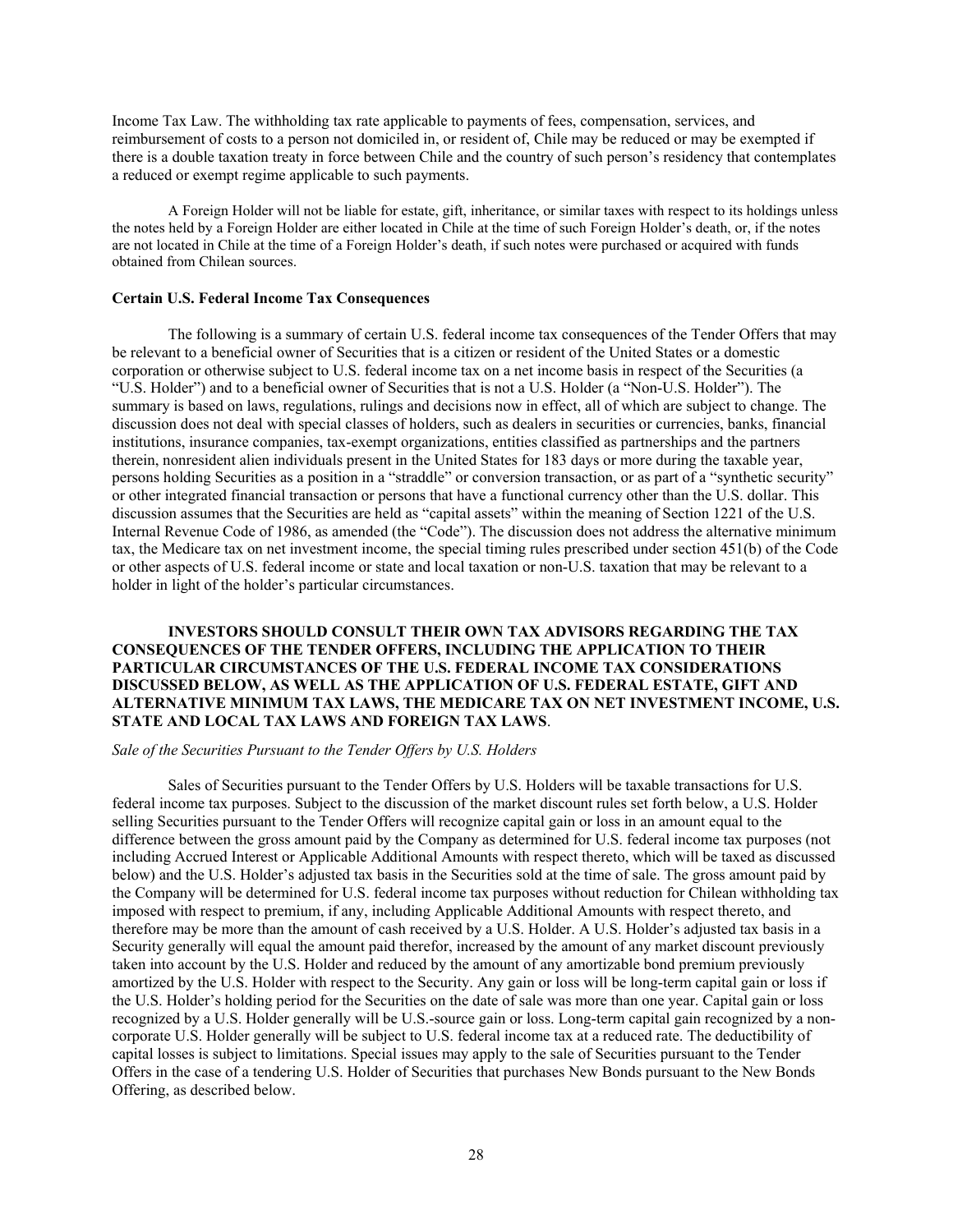Subject to generally applicable restrictions and conditions, Chilean withholding tax withheld on payments of interest or premium on the Securities, or on Applicable Additional Amounts with respect to the foregoing, is a foreign income tax eligible (i) for credit against a U.S. Holder's U.S. federal income tax liability, or (ii) at the election of the U.S. Holder, for deduction in computing the U.S. Holder's taxable income provided that the U.S. Holder does not elect to claim a foreign tax credit for any foreign income taxes paid or accrued for the relevant taxable year.

The gross amount received attributable to Accrued Interest and Applicable Additional Amounts with respect thereto (*i.e.*, without reduction for any Chilean interest withholding tax) will be taxable to U.S. Holders as ordinary interest income. For foreign tax credit purposes, interest and Applicable Additional Amounts with respect thereto will constitute income from sources without the United States, and such income generally will constitute "passive category income" or, in the case of certain U.S. Holders, "general category income."

Because, as discussed above, capital gain or loss recognized by a U.S. Holder generally will be U.S.-source gain or loss, if any such gain is subject to withholding tax, e.g., with respect to amounts treated as premium and Additional Amounts with respect thereto under the Chilean Income Tax Law as discussed above under "*Certain Chilean Income Tax Consequences—Chilean Income Tax Consequences Associated with the Securities*," a U.S. Holder may not be able to credit the tax against its U.S. federal income tax liability unless such credit can be applied (subject to applicable conditions and limitations) against tax due on other income treated as derived from foreign sources.

The calculation of foreign tax credits and, in the case of a U.S. Holder that elects to deduct foreign taxes, the availability of such deduction, involves the application of rules that depend on a U.S. Holder's particular circumstances. U.S. Holders should consult their own tax advisors regarding the availability of foreign tax credits and the treatment of Applicable Additional Amounts.

In general, if a U.S. Holder acquired the Securities with market discount, any gain realized by a U.S. Holder on the sale of the Securities will be treated as ordinary income to the extent of the portion of the market discount that has accrued while the Securities were held by the U.S. Holder, unless the U.S. Holder has elected to include market discount in income currently as it accrues.

If a U.S. Holder receives Euros on a sale, exchange or retirement of a Security, its amount realized will be the U.S. dollar value of the Euros received calculated at the exchange rate in effect on the date the instrument is disposed of or retired. The adjusted tax basis of a Security to a U.S. Holder will be the U.S. dollar value of the Eurodenominated purchase price on the date of purchase. If the Securities are treated as traded on an established securities market, a cash-method U.S. Holder (and, if it so elects, an accrual-method U.S. Holder) will determine the U.S. dollar value of the cost of, or amount realized on, the Security by translating the amount paid at the spot rate of exchange on the settlement date of the purchase or sale. This election must be applied consistently to all debt instruments from year to year and cannot be changed without the consent of the Internal Revenue Service ("IRS"). U.S. Holders should consult their own tax advisers about the availability of this treatment, and in the case of accrualmethod U.S. Holders, the advisability of making this election in their particular circumstances.

Gain or loss recognized by a U.S. Holder on the sale, exchange or retirement of a Security generally will be treated as ordinary income or loss to the extent that the gain or loss is attributable to changes in exchange rates during the period in which the U.S. Holder held the Security. This foreign currency gain or loss will not be treated as an adjustment to interest income received on the Securities. In addition, upon the sale, exchange or retirement of a Security, a U.S. Holder that uses the accrual method may realize foreign currency gain or loss attributable to amounts received in respect of accrued and unpaid interest. The amount of foreign currency gain or loss realized with respect to principal and accrued interest will, however, be limited to the amount of overall gain or loss realized on the disposition. For an accrual-method U.S. Holder that cannot or does not make the election described above, the foreign currency gain or loss may include amounts attributable to changes in exchange rates between the trade date and the settlement date. The conversion of U.S. dollars to Euros and the immediate use of those Euros to purchase a New Bond generally will not result in taxable gain or loss for a U.S. Holder.

*Holders that Do Not Participate in the Tender Offers*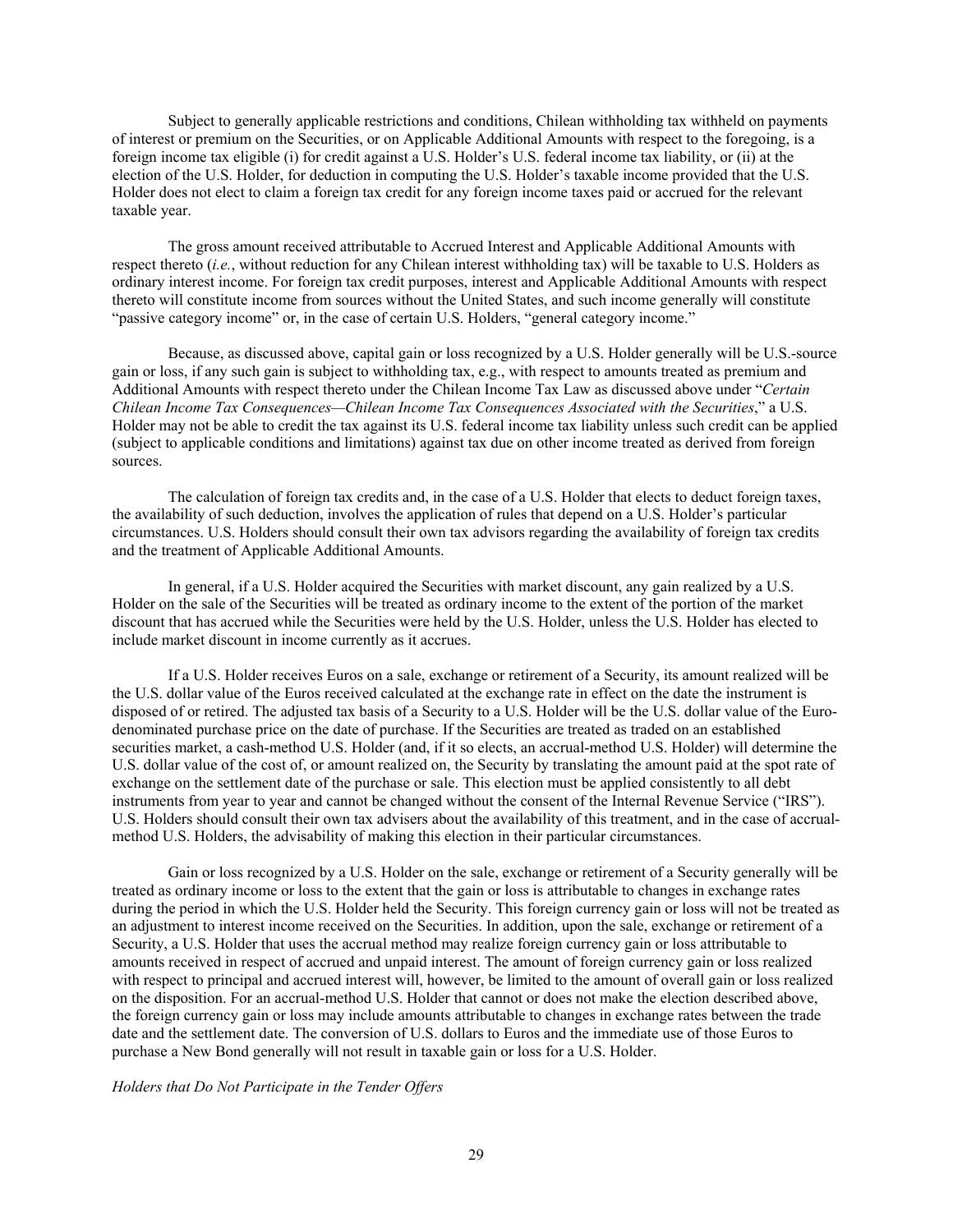A U.S. Holder of Securities that does not participate in the Tender Offers should not incur any U.S. federal income tax liability solely as a result of the Tender Offers.

#### *Sale of Securities Pursuant to the Tender Offers by U.S. Holders Obtaining a Unique Identifier Code*

A tendering U.S. Holder of Securities that obtains a Unique Identifier Code in connection with the New Bonds Offering should consult its tax advisor to determine whether the sale of Securities pursuant to the Tender Offers could be characterized as an exchange for New Bonds for U.S. federal income tax purposes to the extent such holder purchases New Bonds pursuant to the New Bonds Offering. In that event, the sale and purchase would be treated as a realization event for U.S. federal income tax purposes as a result of differences in the payment terms of the Securities and the New Bonds, but should be treated as a recapitalization. Under the rules for recapitalizations, the tendering U.S. Holder would not be permitted to recognize any loss on Securities subject to the deemed exchange, but would recognize gain on the Securities subject to the deemed exchange to the extent that the gross amount paid by the Company as determined for U.S. federal income tax purposes to the U.S. Holder from the tender of those Securities and any excess principal amount of New Bonds received in the deemed exchange exceed the principal amount of the Securities surrendered. In addition, the U.S. Holder's adjusted tax basis and holding period in New Bonds received in the deemed exchange would be determined by reference to its basis and holding period in the Securities exchanged therefor, and any accrued and unrecognized market discount on those Securities would generally carry over to those New Bonds. The Company intends to treat the sale of Securities pursuant to the Offer as a sale for cash for U.S. federal income purposes and not as an exchange of Securities for New Bonds. By purchasing the New Bonds pursuant to the New Bonds Offering, each such holder of the New Bonds (or of a beneficial interest therein) understands that the Company will treat the tender and sale of the Securities pursuant to the Tender Offers and subsequent purchase of the New Bonds pursuant to the New Bonds Offering as a taxable sale of the Securities for money and the acquisition for money of the New Bonds with an issue price equal to the first price at which a substantial amount of the New Bonds is sold, respectively. Under U.S. Treasury regulations, the Company's determination of the issue price for the New Bonds generally controls a beneficial owner's treatment of the issue price for the New Bonds, and therefore the determination of the amount of gain or loss recognized by a beneficial owner of Securities from the tender and sale of the Securities pursuant to the Tender Offers.

#### *Sale of the Securities Pursuant to the Tender Offers by Non-U.S. Holders*

Other than as set forth below under "*Information Reporting and Backup Withholding*," a Non-U.S. Holder who tenders its Securities generally will not be subject to U.S. federal income tax with respect to payments made pursuant to a Tender Offer.

#### *Information Reporting and Backup Withholding*

A U.S. Holder who tenders its Securities may be subject to information reporting with respect to payments made pursuant to a Tender Offer unless the holder is exempt from these information reporting requirements. A U.S. Holder may also be subject to backup withholding with respect to such payments unless the U.S. Holder (i) comes within certain exempt categories and demonstrates this fact, or (ii) provides a correct taxpayer identification number, certifies as to no loss of exemption from backup withholding and otherwise complies with applicable requirements of the backup withholding rules. To avoid backup withholding, Non-U.S. Holders may be required to complete and submit an IRS Form W-8BEN or IRS Form W-8BEN-E or other applicable IRS W-8 Form, signed under penalties of perjury, attesting to the holder's foreign status. The amount of any backup withholding from the Tender Offers will be allowed as a credit against the holder's federal income tax liability and may entitle the holder to a refund, provided that the required information is furnished to the IRS.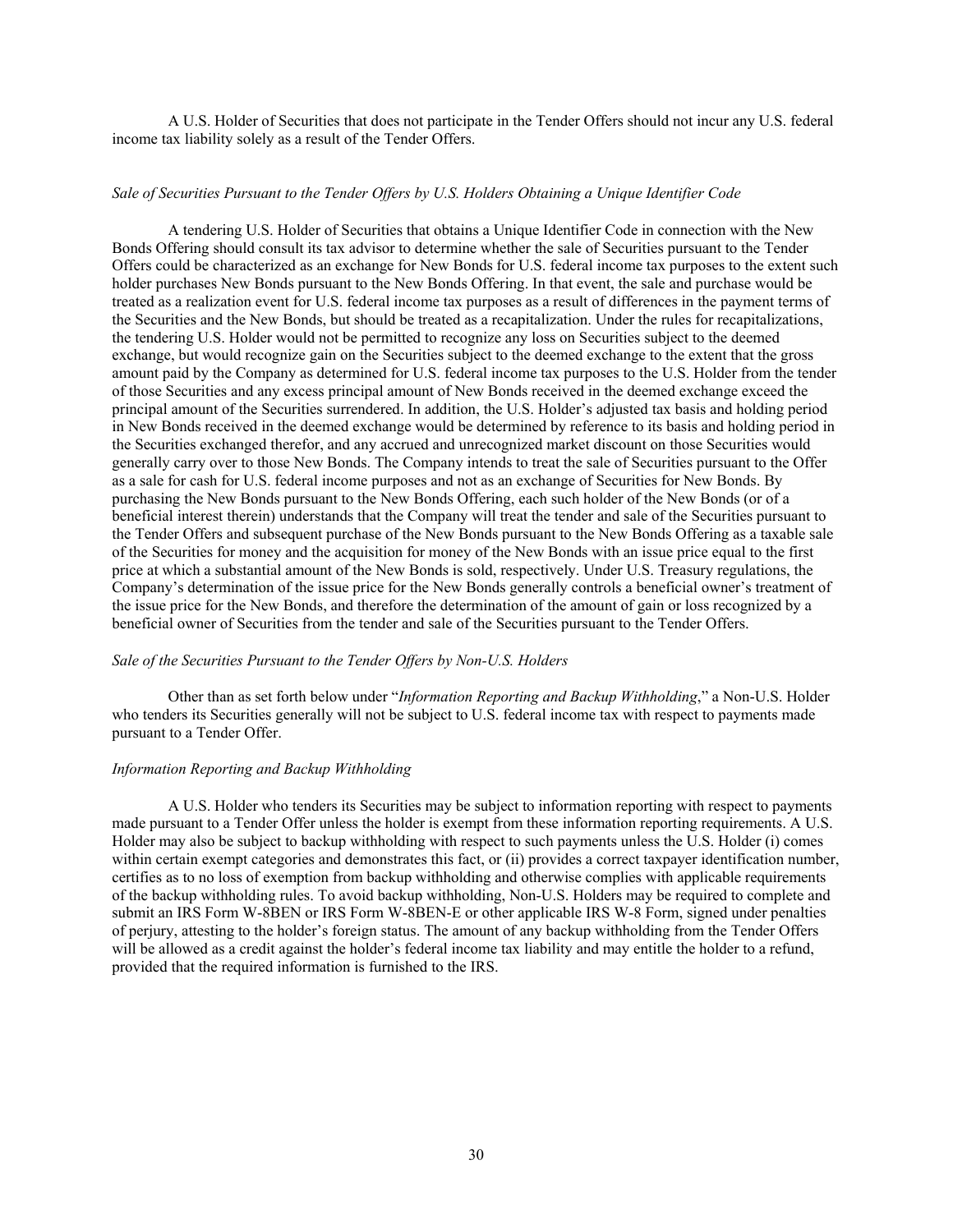# **NOTICE TO CERTAIN NON-U.S. HOLDERS**

# **General**

No action has been or will be taken in any jurisdiction that would permit the possession, circulation or distribution of this Offer to Purchase or any material relating to us or the Securities in any jurisdiction where action for that purpose is required. Accordingly, neither this Offer to Purchase nor any other offering material or advertisements in connection with the Tender Offers may be distributed or published, in or from any such country or jurisdiction, except in compliance with any applicable rules or regulations of any such country or jurisdiction.

The distribution of this Offer to Purchase in certain jurisdictions may be restricted by law. Persons into whose possession this Offer to Purchase comes are required by us, the Dealer Managers, the Tender Agent and the Information Agent to inform themselves about, and to observe, any such restrictions.

This Offer to Purchase does not constitute an offer to buy or sell or a solicitation of an offer to sell or buy Securities, as applicable, in any jurisdiction in which, or to or from any person to or from whom, it is unlawful to make such offer or solicitation under applicable securities laws or otherwise. The distribution of this document in certain jurisdictions may be restricted by law. In those jurisdictions where the securities, blue sky or other laws require the Tender Offers to be made by a licensed broker or dealer and the Dealer Managers or any of their respective affiliates is such a licensed broker or dealer in any such jurisdiction, the Tender Offers shall be deemed to be made by the Dealer Managers or such affiliate (as the case may be) on behalf of CODELCO in such jurisdiction.

Each Holder participating in the Tender Offers will give certain representations in respect of the jurisdictions referred to above and generally as set out in herein. Any tender of Securities pursuant to the Tender Offers from a Holder that is unable to make these representations will not be accepted. Each of CODELCO, the Dealer Managers, the Tender Agent and the Information Agent reserves the right, in its absolute discretion, to investigate, in relation to any tender of Securities pursuant to the Tender Offers, whether any such representation given by a Holder is correct and, if such investigation is undertaken and as a result CODELCO determines (for any reason) that such representation is not correct, such tender shall not be accepted.